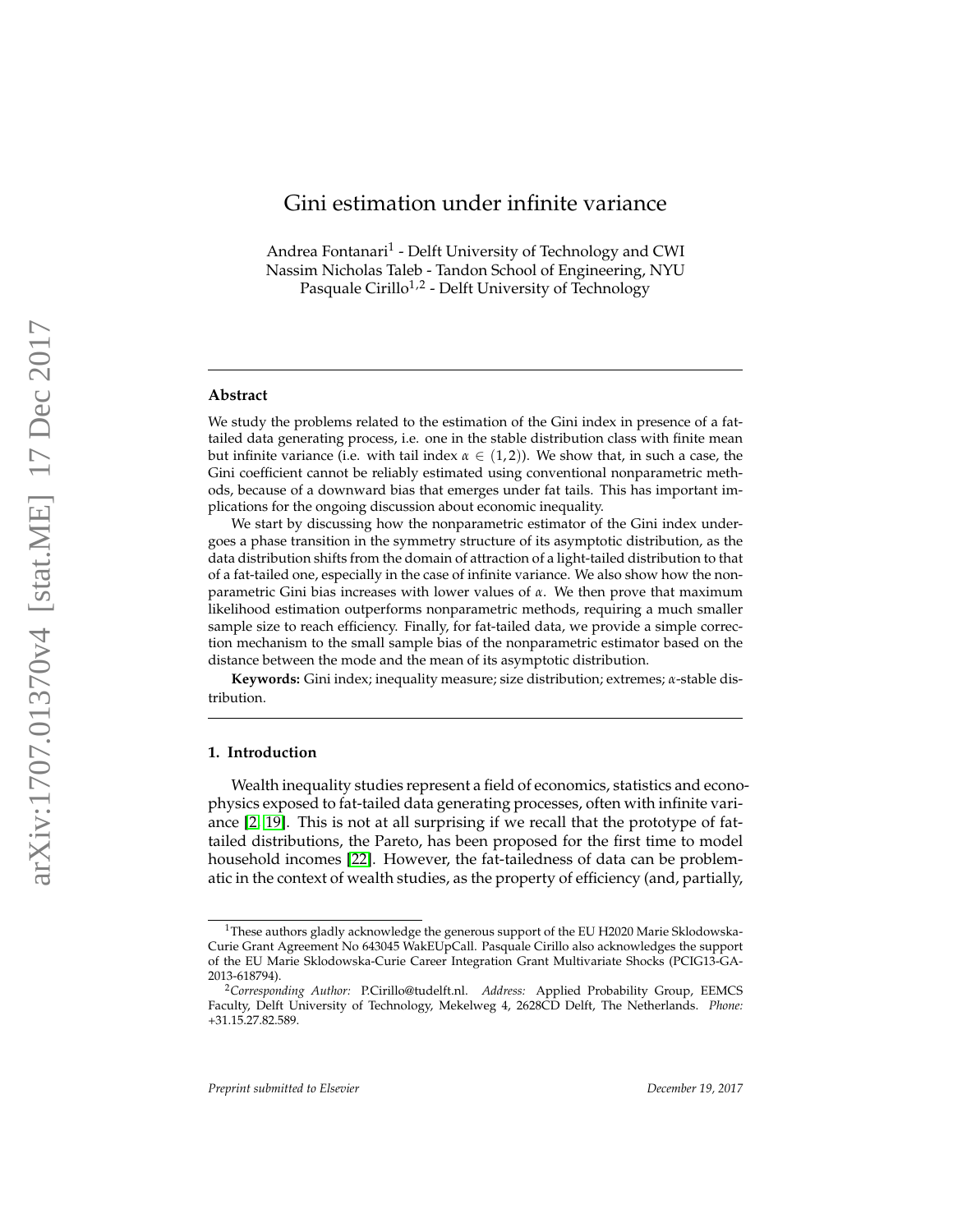consistency) does not necessarily hold for many estimators of inequality and concentration [\[13,](#page-20-1) [19\]](#page-21-0).

The scope of this work is to show how fat tails affect the estimation of one of the most celebrated measures of economic inequality, the Gini index [\[9,](#page-20-2) [17,](#page-21-2) [30\]](#page-21-3), often used (and abused) in the econophysics and economics literature as the main tool for describing the distribution and the concentration of wealth around the world [\[2,](#page-20-0) [3,](#page-20-3) [23\]](#page-21-4).

The literature concerning the estimation of the Gini index is wide and comprehensive (e.g. [\[9,](#page-20-2) [30\]](#page-21-3) for a review), however, strangely enough, almost no attention has been paid to its behavior in presence of fat tails, and this is curious if we consider that: 1) fat tails are ubiquitous in the empirical distributions of income and wealth [\[19,](#page-21-0) [23\]](#page-21-4), and 2) the Gini index itself can be seen as a measure of variability and fat-tailedness [\[8,](#page-20-4) [10,](#page-20-5) [11,](#page-20-6) [15\]](#page-21-5).

The standard method for the estimation of the Gini index is nonparametric: one computes the index from the empirical distribution of the available data using Equation [\(5\)](#page-4-0) below. But, as we show in this paper, this estimator suffers from a downward bias when we deal with fat-tailed observations. Therefore our goal is to close this gap by deriving the limiting distribution of the nonparametric Gini estimator in presence of fat tails, and propose possible strategies to reduce the bias. We show how the maximum likelihood approach, despite the risk of model misspecification, needs much fewer observations to reach efficiency when compared to a nonparametric one.<sup>[3](#page-1-0)</sup>

Our results are relevant to the discussion about wealth inequality, recently rekindled by Thomas Piketty in [\[23,](#page-21-4) [24\]](#page-21-6), as the estimation of the Gini index under fat tails and infinite variance may cause several economic analyses to be unreliable, if not markedly wrong. Why should one trust a biased estimator?

By fat-tailed data we indicate those data generated by a positive random variable *X* with cumulative distribution function (c.d.f.)  $F(x)$ , which is regularlyvarying of order  $\alpha$  [\[16\]](#page-21-7), that is, for  $\bar{F}(x) := 1 - F(x)$ , one has

<span id="page-1-1"></span>
$$
\lim_{x \to \infty} x^{\alpha} \bar{F}(x) = L(x), \tag{1}
$$

where  $L(x)$  is a slowly-varying function such that  $\lim_{x\to\infty}\frac{L(cx)}{L(x)}=1$  with  $c>0$ , and where  $\alpha > 0$  is called the tail exponent.

Regularly-varying distributions define a large class of random variables whose properties have been extensively studied in the context of extreme value theory [\[7,](#page-20-7) [13\]](#page-20-1), when dealing with the probabilistic behavior of maxima and minima. As pointed out in [\[4\]](#page-20-8), regularly-varying and fat-tailed are indeed synonyms. It is known that, if  $X_1, ..., X_n$  are i.i.d. observations with a c.d.f.  $F(x)$  in the regularly-varying class, as defined in Equation [\(1\)](#page-1-1), then their data generating process falls into the maximum domain of attraction of a Fréchet distribu-

<span id="page-1-0"></span> $3A$  similar bias also affects the nonparametric measurement of quantile contributions, i.e. those of the type "the top 1% owns x% of the total wealth" [\[27\]](#page-21-8). This paper extends the problem to the more widespread Gini coefficient, and goes deeper by making links with the limit theorems.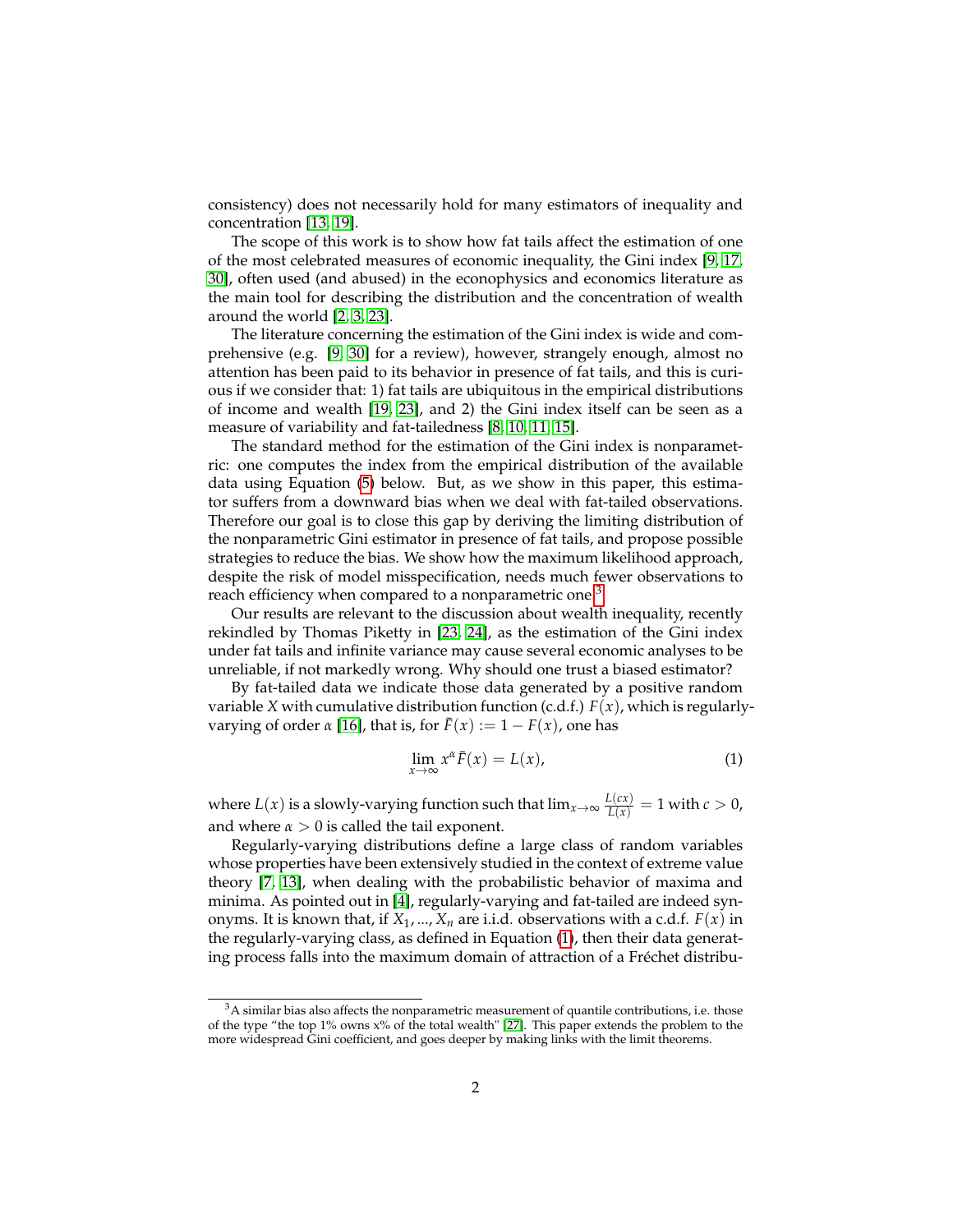tion with parameter *ρ*, in symbols  $X \in MDA(\Phi(\rho))$ [\[7\]](#page-20-7). This means that, for the partial maximum  $M_n = \max(X_1, ..., X_n)$ , one has

<span id="page-2-1"></span>
$$
P\left(a_n^{-1}\left(M_n-b_n\right)\leq x\right)\stackrel{d}{\to}\Phi(\rho)=e^{-x^{-\rho}},\qquad \rho>0,\qquad (2)
$$

with  $a_n > 0$  and  $b_n \in \mathbb{R}$  two normalizing constants. Clearly, the connection between the regularly-varying coefficient *α* and the Fréchet distribution parameter  $\rho$  is given by:  $\alpha = \frac{1}{\rho}$  [\[13\]](#page-20-1).

The Fréchet distribution is one of the limiting distributions for maxima in extreme value theory, together with the Gumbel and the Weibull; it represents the fat-tailed and unbounded limiting case [\[7\]](#page-20-7). The relationship between regularlyvarying random variables and the Fréchet class thus allows us to deal with a very large family of random variables (and empirical data), and allows us to show how the Gini index is highly influenced by maxima, i.e. extreme wealth, as clearly suggested by intuition [\[15,](#page-21-5) [19\]](#page-21-0), especially under infinite variance. Again, this recommends some caution when discussing economic inequality under fat tails.

It is worth remembering that the existence (finiteness) of the moments for a fat-tailed random variable *X* depends on the tail exponent *α*, in fact

<span id="page-2-0"></span>
$$
E(X^{\delta}) < \infty \text{ if } \delta \le \alpha,
$$
  
\n
$$
E(X^{\delta}) = \infty \text{ if } \delta > \alpha.
$$
 (3)

In this work, we restrict our focus on data generating processes with finite mean and infinite variance, therefore, according to Equation [\(3\)](#page-2-0), on the class of regularly-varying distributions with tail index  $\alpha \in (1, 2)$ .

Table [1](#page-3-0) and Figure [1](#page-3-1) present numerically and graphically our story, already suggesting its conclusion, on the basis of artificial observations sampled from a Pareto distribution (Equation [\(13\)](#page-7-0) below) with tail parameter *α* equal to 1.1.

Table [1](#page-3-0) compares the nonparametric Gini index of Equation [\(5\)](#page-4-0) with the maximum likelihood (ML) tail-based one of Section [3.](#page-7-1) For the different sam-ple sizes in Table [1,](#page-3-0) we have generated  $10^8$  samples, averaging the estimators via Monte Carlo. As the first column shows, the convergence of the nonparametric estimator to the true Gini value  $(g = 0.8333)$  is extremely slow and monotonically increasing; this suggests an issue not only in the tail structure of the distribution of the nonparametric estimator but also in its symmetry.

Figure [1](#page-3-1) provides some numerical evidence that the limiting distribution of the nonparametric Gini index loses its properties of normality and symmetry [\[14\]](#page-20-9), shifting towards a skewed and fatter-tailed limit, when data are characterized by an infinite variance. As we prove in Section [2,](#page-4-1) when the data generating process is in the domain of attraction of a fat-tailed distribution, the asymptotic distribution of the Gini index becomes a skewed-to-the-right *α*-stable law. This change of behavior is responsible of the downward bias of the nonparametric Gini under fat tails. However, the knowledge of the new limit allows us to propose a correction for the nonparametric estimator, improving its quality,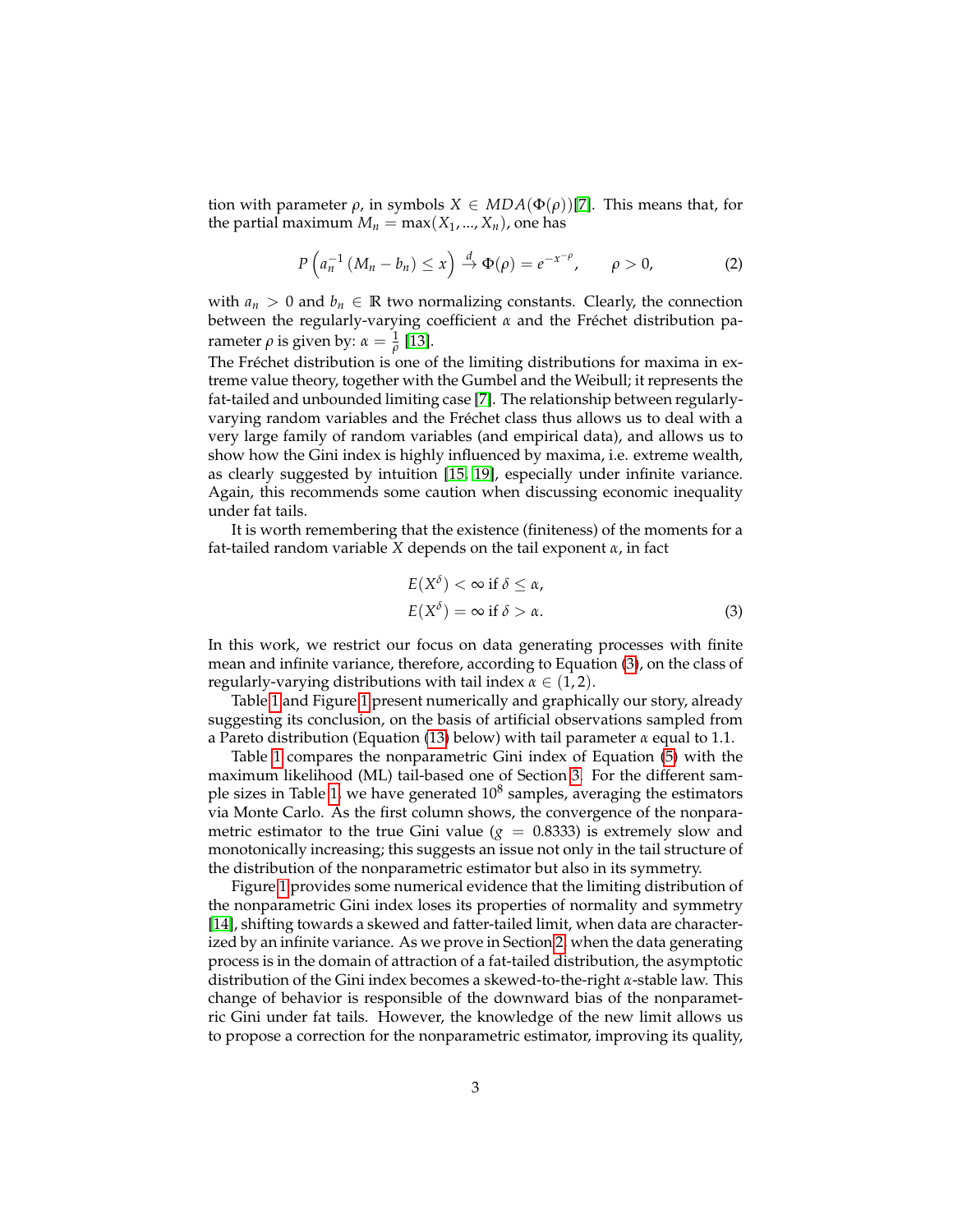# **Sample Gini distribution**

<span id="page-3-1"></span>

Figure 1: Histograms for the Gini nonparametric estimators for two Paretian (type I) distributions with different tail indices, with finite and infinite variance (plots have been centered to ease comparison). Sample size:  $10^3$ . Number of samples:  $10^2$  for each distribution.

and thus reducing the risk of badly estimating wealth inequality, with all the possible consequences in terms of economic and social policies [\[19,](#page-21-0) [23,](#page-21-4) [24\]](#page-21-6).

<span id="page-3-0"></span>Table 1: Comparison of the Nonparametric (NonPar) and the Maximum Likelihood (ML) Gini estimators, using Paretian data with tail *α* = 1.1 (finite mean, infinite variance) and different sample sizes. Number of Monte Carlo simulations:  $10^8$ .

| п                | Nonpar |             | МL     |             | Error Ratio <sup>4</sup> |
|------------------|--------|-------------|--------|-------------|--------------------------|
| (number of obs.) | Mean   | <b>Bias</b> | Mean   | <i>Bias</i> |                          |
| $10^3$           | 0.711  | $-0.122$    | 0.8333 |             | 1.4                      |
| 10 <sup>4</sup>  | 0.750  | $-0.083$    | 0.8333 |             | 3                        |
| $10^{5}$         | 0.775  | $-0.058$    | 0.8333 |             | 6.6                      |
| 10 <sup>6</sup>  | 0.790  | $-0.043$    | 0.8333 |             | 156                      |
| $10^{7}$         | 0.802  | $-0.031$    | 0.8333 |             | $10^5 +$                 |

The rest of the paper is organized as follows. In Section [2](#page-4-1) we derive the asymptotic distribution of the sample Gini index when data possess an infinite variance. In Section [3](#page-7-1) we deal with the maximum likelihood estimator; in Section [4](#page-7-2) we provide an illustration with Paretian observations; in Section [5](#page-10-0) we propose a simple correction based on the mode-mean distance of the asymptotic distribution of the nonparametric estimator, to take care of its small-sample bias. Section [6](#page-13-0) closes the paper. A technical Appendix contains the longer proofs of the main results in the work.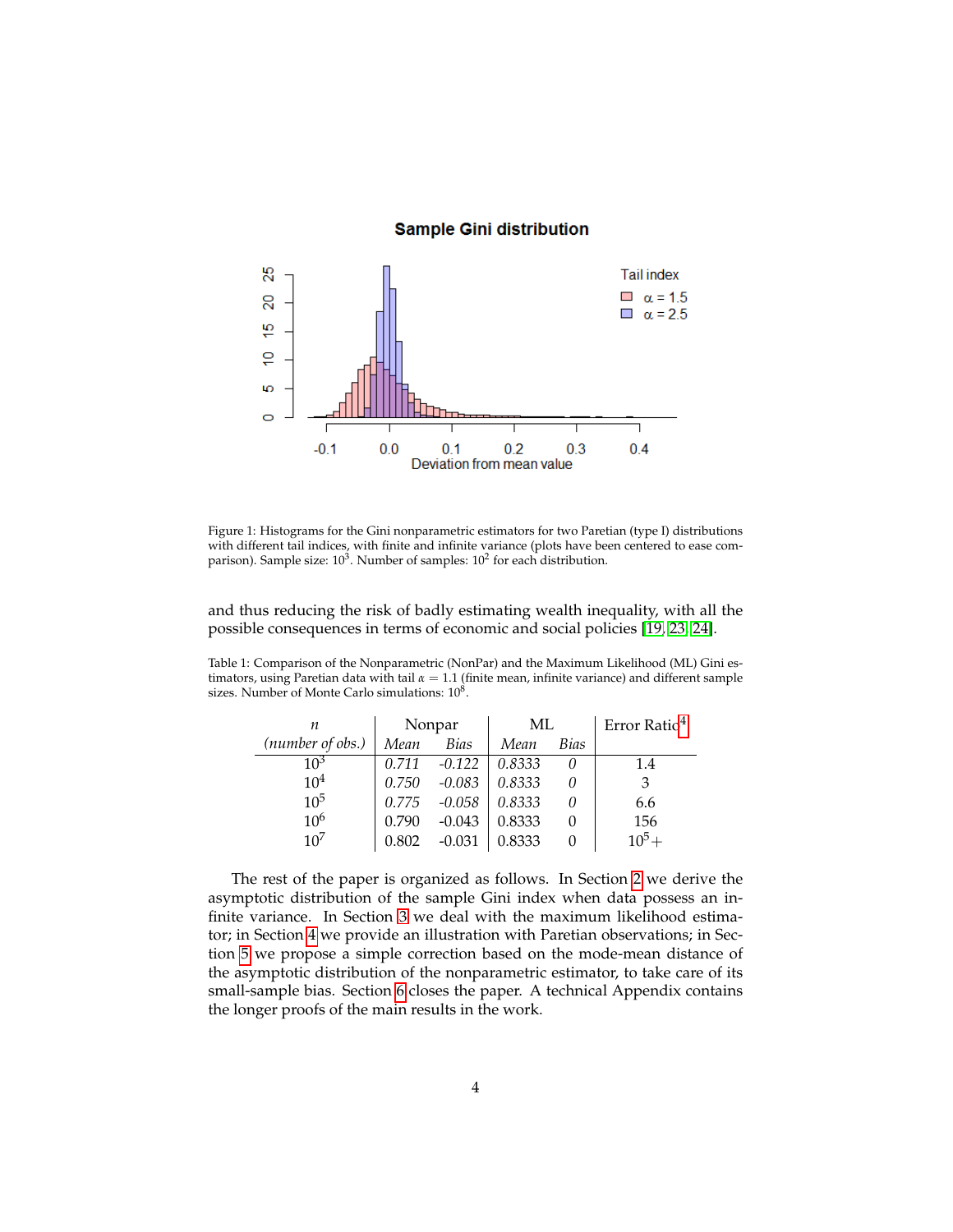#### <span id="page-4-1"></span>**2. Asymptotics of the nonparametric estimator under infinite variance**

We now derive the asymptotic distribution for the nonparametric estimator of the Gini index when the data generating process is fat-tailed with finite mean but infinite variance.

The so-called stochastic representation of the Gini *g* is

$$
g = \frac{1}{2} \frac{\mathbb{E}(|X' - X''|)}{\mu} \in [0, 1],
$$
 (4)

where *X'* and *X"* are i.i.d. copies of a random variable *X* with c.d.f.  $F(x) \in$  $[c, ∞)$ ,  $c > 0$ , and with finite mean  $\mathbb{E}(X) = \mu$ . The quantity  $\mathbb{E}(|X' - X''|)$  is known as the "Gini Mean Difference" (GMD) [\[30\]](#page-21-3). For later convenience we also define  $g = \frac{\theta}{\mu}$  with  $\theta = \frac{\mathbb{E}(|X' - X''|)}{2}$  $\frac{(-\Lambda)}{2}$ .

The Gini index of a random variable *X* is thus the mean expected deviation between any two independent realizations of *X*, scaled by twice the mean [\[12\]](#page-20-10).

The most common nonparametric estimator of the Gini index for a sample  $X_1$ , ...,  $X_n$  is defined as

<span id="page-4-0"></span>
$$
G^{NP}(X_n) = \frac{\sum_{1 \le i < j \le n} |X_i - X_j|}{(n-1) \sum_{i=1}^n X_i},\tag{5}
$$

which can also be expressed as

<span id="page-4-2"></span>
$$
G^{NP}(X_n) = \frac{\sum_{i=1}^{n} (2(\frac{i-1}{n-1} - 1)X_{(i)}}{\sum_{i=1}^{n} X_{(i)}} = \frac{\frac{1}{n}\sum_{i=1}^{n} Z_{(i)}}{\frac{1}{n}\sum_{i=1}^{n} X_i},
$$
(6)

where  $X_{(1)}$ ,  $X_{(2)}$ , ...,  $X_{(n)}$  are the ordered statistics of  $X_1$ , ...,  $X_n$ , such that:  $X_{(1)}$  <  $X_{(2)}$  < ... <  $X_{(n)}$  and  $Z_{(i)} = 2\left(\frac{i-1}{n-1} - 1\right)X_{(i)}$ . The asymptotic normality of the estimator in Equation [\(6\)](#page-4-2) under the hypothesis of finite variance for the data generating process is known [\[19,](#page-21-0) [30\]](#page-21-3). The result directly follows from the properties of the U-statistics and the L-estimators involved in Equation [\(6\)](#page-4-2)

A standard methodology to prove the limiting distribution of the estimator in Equation [\(6\)](#page-4-2), and more in general of a linear combination of order statistics, is to show that, in the limit for  $n \to \infty$ , the sequence of order statistics can be approximated by a sequence of i.i.d random variables [\[20,](#page-21-9) [5\]](#page-20-11). However, this usually requires some sort of  $L^2$  integrability of the data generating process, something we are not assuming here.

Lemma [1](#page-4-3) (proved in the Appendix) shows how to deal with the case of sequences of order statistics generated by fat-tailed *L* 1 -only integrable random variables.

<span id="page-4-3"></span>**Lemma 1.** Consider the following sequence  $R_n = \frac{1}{n} \sum_{i=1}^n (\frac{i}{n} - U_{(i)}) F^{-1}(U_{(i)})$  where *U*(*i*) *are the order statistics of a uniformly distributed i.i.d random sample. Assume*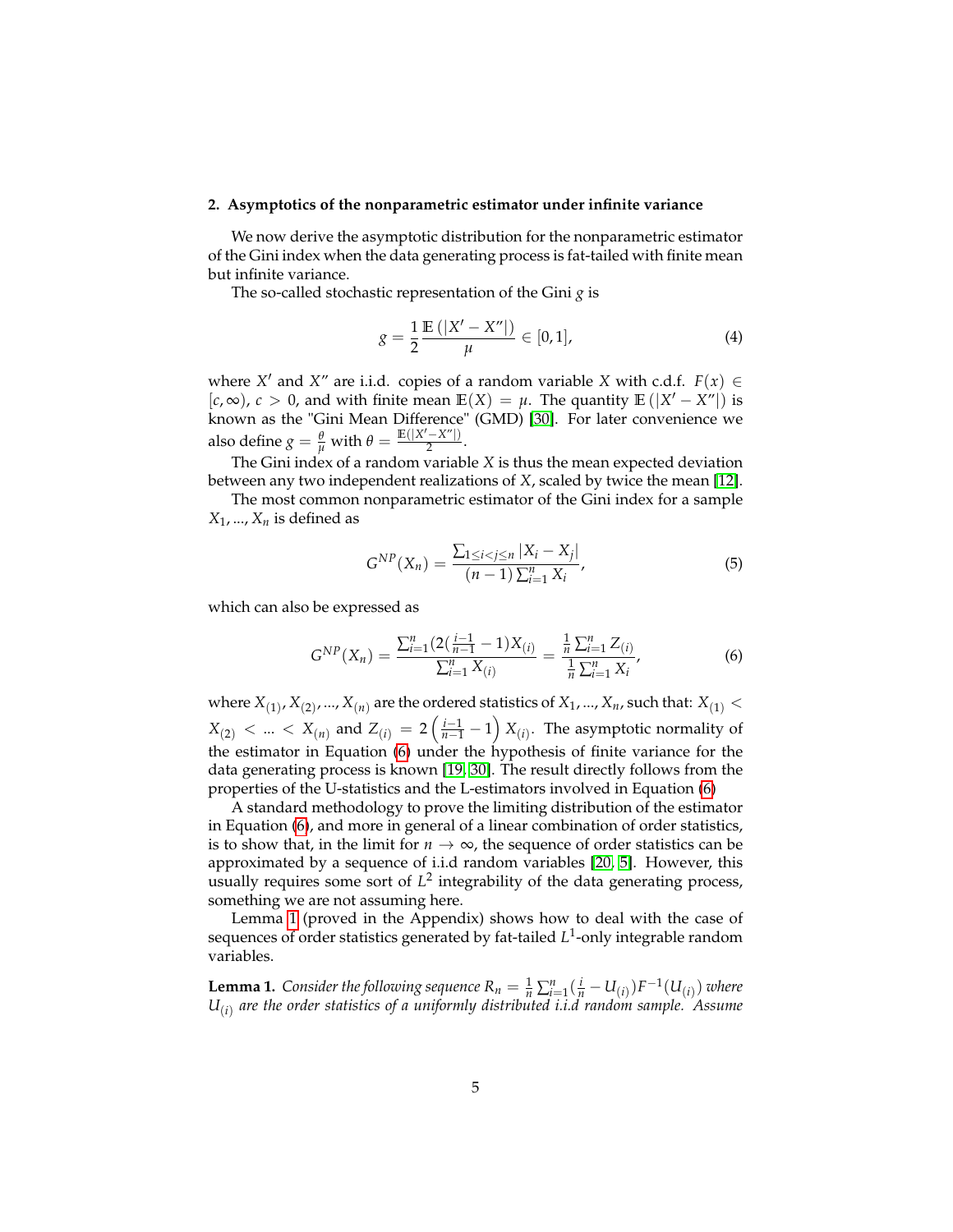*that*  $F^{-1}(U) ∈ L^1$ . Then the following results hold:

$$
R_n \xrightarrow{L^1} 0,\tag{7}
$$

*and*

$$
\frac{n^{\frac{\alpha-1}{\alpha}}}{L_0(n)} R_n \xrightarrow{L^1} 0, \tag{8}
$$

*with*  $\alpha \in (1, 2)$  *and*  $L_0(n)$  *a slowly-varying function.* 

#### *2.1. A quick recap on α-stable random variables*

We here introduce some notation for *α*-stable distributions, as we need them to study the asymptotic limit of the Gini index.

A random variable *X* follows an *α*-stable distribution, in symbols *X* ∼ *S*(*α*, *β*, *γ*, *δ*), if its characteristic function is

$$
E(e^{itX}) = \begin{cases} e^{-\gamma^{\alpha}|t|^{\alpha}(1-i\beta \operatorname{sign}(t))\tan(\frac{\pi\alpha}{2})+i\delta t} & \alpha \neq 1\\ e^{-\gamma|t|(1+i\beta\frac{2}{\pi}\operatorname{sign}(t))\ln|t|+i\delta t} & \alpha = 1 \end{cases},
$$

where  $\alpha \in (0, 2)$  governs the tail,  $\beta \in [-1, 1]$  is the skewness,  $\gamma \in \mathbb{R}^+$  is the scale parameter, and  $\delta \in \mathbb{R}$  is the location one. This is known as the *S*1 parametrization of *α*-stable distributions [\[21,](#page-21-10) [25\]](#page-21-11).

Interestingly, there is a correspondence between the *α* parameter of an *α*stable random variable, and the *α* of a regularly-varying random variable as per Equation [\(1\)](#page-1-1): as shown in [\[14,](#page-20-9) [21\]](#page-21-10), a regularly-varying random variable of order *α* is *α*-stable, with the same tail coefficient. This is why we do not make any distinction in the use of the *α* here. Since we aim at dealing with distributions characterized by finite mean but infinite variance, we restrict our focus to  $\alpha \in (1, 2)$ , as the two  $\alpha$ 's coincide.

Recall that, for  $\alpha \in (1, 2]$ , the expected value of an  $\alpha$ -stable random variable *X* is equal to the location parameter  $\delta$ , i.e.  $\mathbb{E}(X) = \delta$ . For more details, we refer to [\[21,](#page-21-10) [25\]](#page-21-11).

The standardized *α*-stable random variable is expressed as

<span id="page-5-0"></span>
$$
S_{\alpha,\beta} \sim S(\alpha,\beta,1,0). \tag{9}
$$

We note that *α*-stable distributions are a subclass of infinitely divisible distributions. Thanks to their closure under convolution, they can be used to describe the limiting behavior of (rescaled) partials sums,  $\dot{S}_n = \sum_{i=1}^n X_i$ , in the General Central Limit Theorem (GCLT) setting [\[14\]](#page-20-9). For *α* = 2 we obtain the normal distribution as a special case, which is the limit distribution for the classical CLTs, under the hypothesis of finite variance.

In what follows we indicate that a random variable is in the domain of attraction of an *α*-stable distribution, by writing  $X \in DA(S_\alpha)$ . Just observe that this condition for the limit of partial sums is equivalent to the one given in Equation [\(2\)](#page-2-1) for the limit of partial maxima [\[13,](#page-20-1) [14\]](#page-20-9).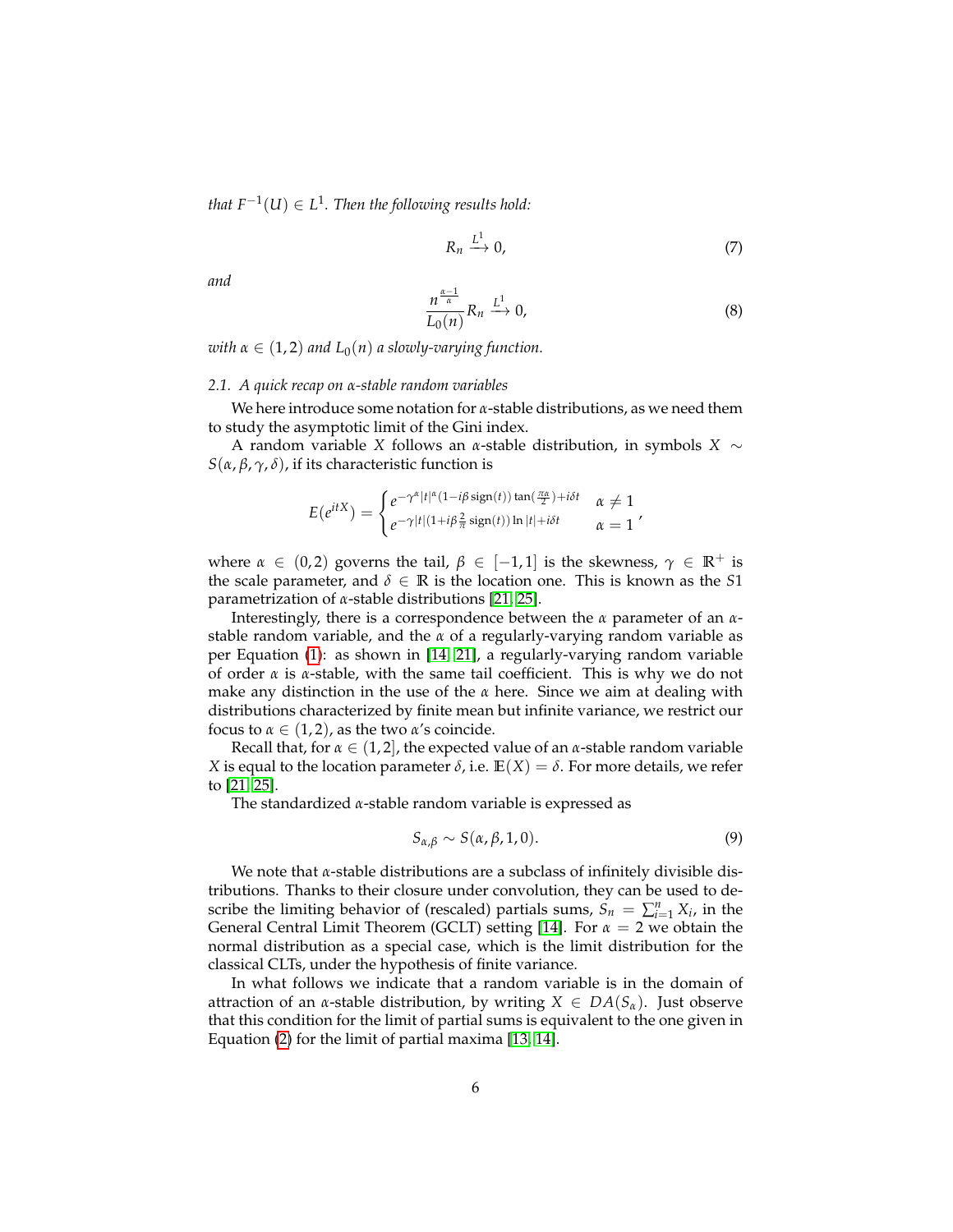## *2.2. The α-stable asymptotic limit of the Gini index*

Consider a sample  $X_1, ..., X_n$  of i.i.d. observations with a continuous c.d.f.  $F(x)$  in the regularly-varying class, as defined in Equation [\(1\)](#page-1-1), with tail index  $\alpha \in (1, 2)$ . The data generating process for the sample is in the domain of attraction of a Fréchet distribution with *ρ* ∈ ( $\frac{1}{2}$ , 1), given that *ρ* =  $\frac{1}{\alpha}$ .

For the asymptotic distribution of the Gini index estimator, as presented in Equation [\(6\)](#page-4-2), when the data generating process is characterized by an infinite variance, we can make use of the following two theorems: Theorem [2](#page-6-0) deals with the limiting distribution of the Gini Mean Difference (the numerator in Equation [\(6\)](#page-4-2)), while Theorem [3](#page-6-1) extends the result to the complete Gini index. Proofs for both theorems are in the Appendix.

<span id="page-6-0"></span>**Theorem 2.** *Consider a sequence*  $(X_i)_{1 \leq i \leq n}$  *of i.i.d random variables from a distribution X on*  $[c, +\infty)$  *with*  $c > 0$ *, such that X is in the domain of attraction of an α*-stable random variable,  $X \in DA(S_\alpha)$ , with  $\alpha \in (1, 2)$ . Then the sample Gini mean *deviation* (GMD)  $\frac{\sum_{i=1}^{n} Z_{(i)}}{n}$ *n satisfies the following limit in distribution:*

<span id="page-6-3"></span>
$$
\frac{n^{\frac{\alpha-1}{\alpha}}}{L_0(n)} \left( \frac{1}{n} \sum_{i=1}^n Z_{(i)} - \theta \right) \stackrel{d}{\to} S_{\alpha,1},\tag{10}
$$

*where*  $Z_i = (2F(X_i) - 1)X_i$ ,  $E(Z_i) = \theta$ ,  $L_0(n)$  *is a slowly-varying function such that Equation* [\(37\)](#page-18-0) *holds (see the Appendix), and Sα*,1 *is a right-skewed standardized α-stable random variable defined as in Equation* [\(9\)](#page-5-0)*.*

Moreover the statistic  $\frac{1}{n}\sum_{i=1}^n Z_{(i)}$  is an asymptotically consistent estimator for the  $GMD$ , *i.e.*  $\frac{1}{n} \sum_{i=1}^{n} Z_{(i)} \stackrel{P}{\to} \theta$ .

Note that Theorem [2](#page-6-0) could be restated in terms of the maximum domain of attraction  $MDA(\Phi(\rho))$  as defined in Equation [\(2\)](#page-2-1).

<span id="page-6-1"></span>**Theorem 3.** *Given the same assumptions of Theorem [2,](#page-6-0) the estimated Gini index*  $G^{NP}(X_n) = \frac{\sum_{i=1}^{n} Z_{(i)}}{\sum_{i=1}^{n} X_i}$ ∑ *n <sup>i</sup>*=<sup>1</sup> *X<sup>i</sup> satisfies the following limit in distribution*

<span id="page-6-2"></span>
$$
\frac{n^{\frac{\alpha-1}{\alpha}}}{L_0(n)}\left(G^{NP}(X_n)-\frac{\theta}{\mu}\right)\stackrel{d}{\to}Q,\tag{11}
$$

*where*  $\mathbb{E}(Z_i) = \theta$ ,  $\mathbb{E}(X_i) = \mu$ ,  $L_0(n)$  *is the same slowly-varying function defined in Theorem* [2](#page-6-0) *and* Q *is a right-skewed α*-stable random variable  $S(\alpha, 1, \frac{1}{\mu}, 0)$ *.* 

*Furthermore the statistic*  $\frac{\sum_{i=1}^{n} Z_{(i)}}{\sum_{i=1}^{n} X_{(i)}}$ ∑ *n <sup>i</sup>*=<sup>1</sup> *X<sup>i</sup> is an asymptotically consistent estimator for the Gini index, i.e.*  $\frac{\sum_{i=1}^{n} Z_{(i)}}{\sum_{i=1}^{n} X_{(i)}}$  $\sum_{i=1}^n X_i$  $\stackrel{P}{\rightarrow} \frac{\theta}{\mu} = g.$ 

In the case of fat tails with  $\alpha \in (1,2)$ , Theorem [3](#page-6-1) tells us that the asymptotic distribution of the Gini estimator is always right-skewed notwithstanding the distribution of the underlying data generating process. Therefore heavily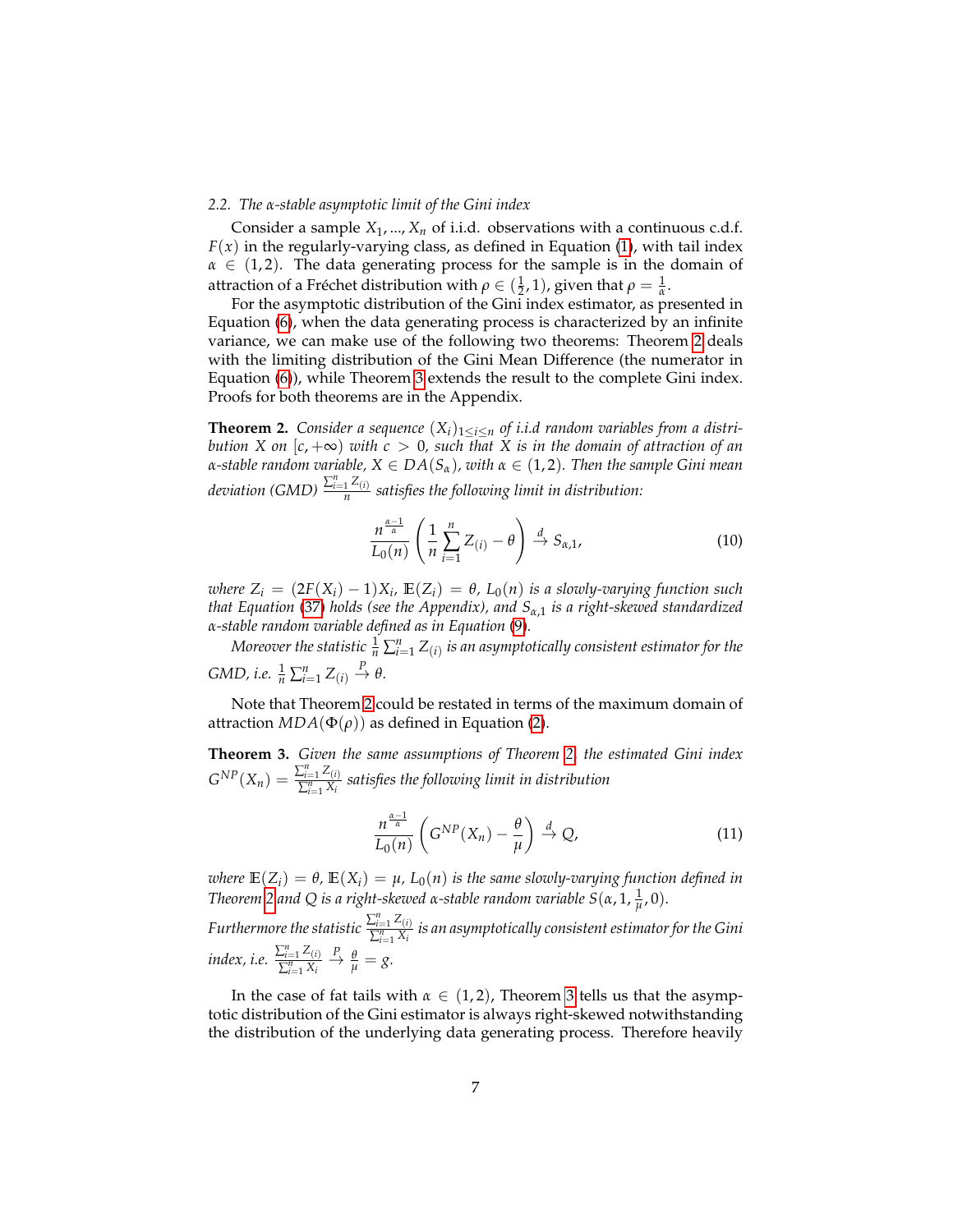fat-tailed data not only induce a fatter-tailed limit for the Gini estimator, but they also change the shape of the limit law, which definitely moves away from the usual symmetric Gaussian. As a consequence, the Gini estimator, whose asymptotic consistency is still guaranteed [\[20\]](#page-21-9), will approach its true value more slowly, and from below. Some evidence of this was already given in Table [1.](#page-3-0)

#### <span id="page-7-1"></span>**3. The maximum likelihood estimator**

Theorem [3](#page-6-1) indicates that the usual nonparametric estimator for the Gini index is not the best option when dealing with infinite-variance distributions, due to the skewness and the fatness of its asymptotic limit. The aim is to find estimators that still preserve their asymptotic normality under fat tails, which is not possible with nonparametric methods, as they all fall into the *α*-stable Central Limit Theorem case [\[13,](#page-20-1) [14\]](#page-20-9). Hence the solution is to use parametric techniques.

Theorem [4](#page-7-3) shows how, once a parametric family for the data generating process has been identified, it is possible to estimate the Gini index via MLE. The resulting estimator is not just asymptotically normal, but also asymptotically efficient.

In Theorem [4](#page-7-3) we deal with random variables *X* whose distribution belongs to the large and flexible exponential family [\[26\]](#page-21-12), i.e. whose density can be represented as

$$
f_{\theta}(x) = h(x)e^{(\eta(\theta)T(x)-A(\theta))},
$$

with *θ* ∈ **R**, and where *T*(*x*), *η*(*θ*), *h*(*x*), *A*(*θ*) are known functions.

<span id="page-7-3"></span>**Theorem 4.** Let  $X \sim F_{\theta}$  such that  $F_{\theta}$  is a distribution belonging to the exponential *family. Then the Gini index obtained by plugging-in the maximum likelihood estimator of θ, GML*(*Xn*)*<sup>θ</sup> , is asymptotically normal and efficient. Namely:*

$$
\sqrt{n}(G^{ML}(X_n)_{\theta}-g_{\theta})\stackrel{d}{\to}N(0,g_{\theta}^{\prime 2}I^{-1}(\theta)),\qquad(12)
$$

*where*  $g_{\theta}' = \frac{dg_{\theta}}{d\theta}$  and  $I(\theta)$  is the Fisher Information.

*Proof.* The result follows easily from the asymptotic efficiency of the maximum likelihood estimators of the exponential family, and the invariance principle of MLE. In particular, the validity of the invariance principle for the Gini index is granted by the continuity and the monotonicity of *g<sup>θ</sup>* with respect to *θ*. The asymptotic variance is then obtained by application of the delta-method [\[26\]](#page-21-12).  $\Box$ 

# <span id="page-7-2"></span>**4. A Paretian illustration**

We provide an illustration of the obtained results using some artificial fattailed data. We choose a Pareto I [\[22\]](#page-21-1), with density

<span id="page-7-0"></span>
$$
f(x) = \alpha c^{\alpha} x^{-\alpha - 1}, x \ge c.
$$
 (13)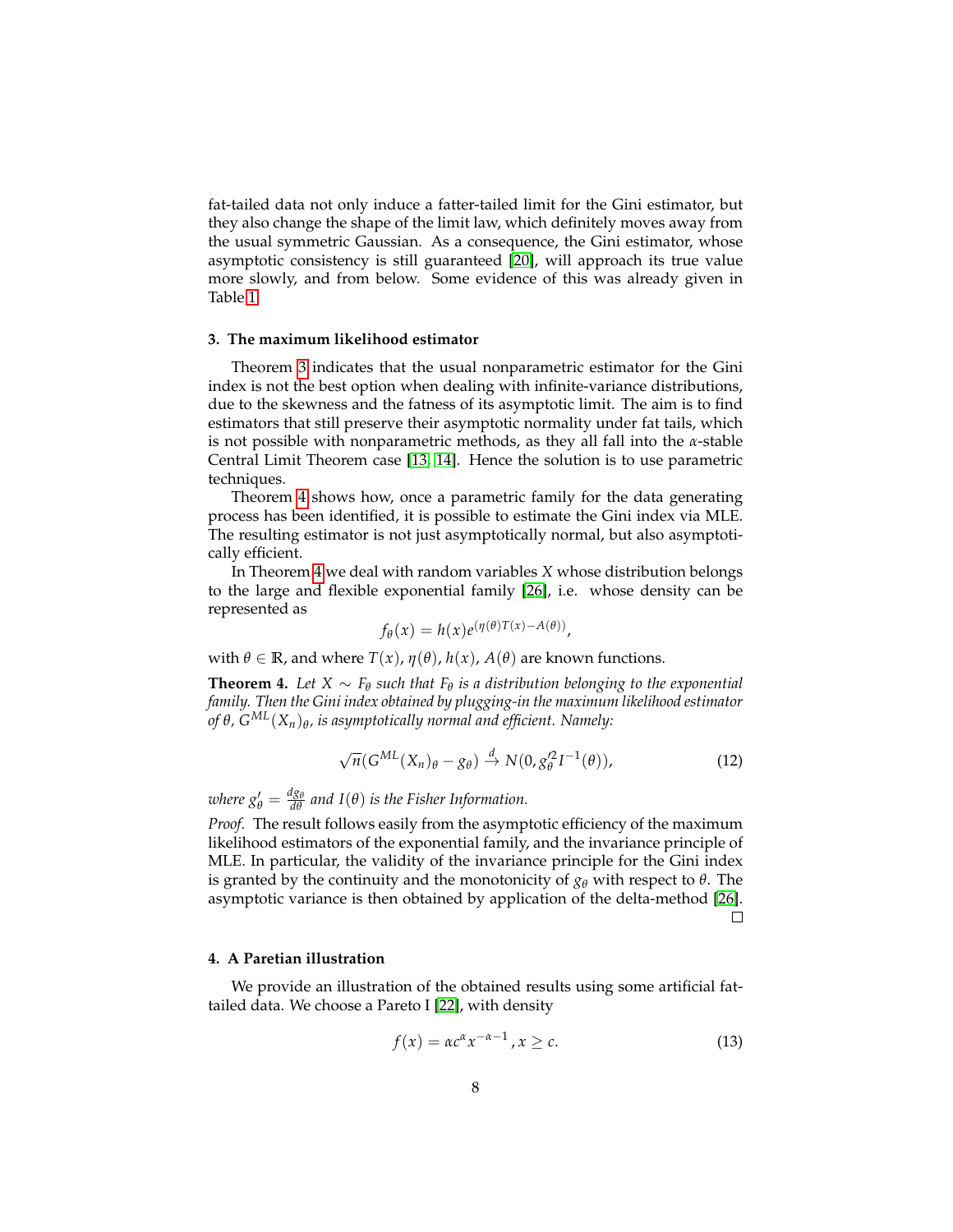It is easy to verify that the corresponding survival function  $\bar{F}(x)$  belongs to the regularly-varying class with tail parameter *α* and slowly-varying function  $L(x) = c^{\alpha}$ . We can therefore apply the results of Section [2](#page-4-1) to obtain the following corollaries.

<span id="page-8-0"></span>**Corollary 1.** *Let X*1, ..., *X<sup>n</sup> be a sequence of i.i.d. observations with Pareto distribution with tail parameter α* ∈ (1, 2)*. The nonparametric Gini estimator is characterized by the following limit:*

<span id="page-8-1"></span>
$$
D_n^{NP} = G^{NP}(X_n) - g \sim S\left(\alpha, 1, \frac{C_\alpha^{-\frac{1}{\alpha}}}{n^{\frac{\alpha-1}{\alpha}}} \frac{(\alpha-1)}{\alpha}, 0\right).
$$
 (14)

*Proof.* Without loss of generality we can assume  $c = 1$  in Equation [\(13\)](#page-7-0). The results is a mere application of Theorem [3,](#page-6-1) remembering that a Pareto distribution is in the domain of attraction of *α*-stable random variables with slowlyvarying function  $L(x) = 1$ . The sequence  $c_n$  to satisfy Equation [\(37\)](#page-18-0) becomes  $c_n = n^{\frac{1}{\alpha}} C_{\alpha}^{-\frac{1}{\alpha}}$ , therefore we have  $L_0(n) = C_{\alpha}^{-\frac{1}{\alpha}}$ , which is independent of *n*. Additionally the mean of the distribution is also a function of  $\alpha$ , that is  $\mu =$  $\frac{\alpha}{\alpha-1}$ .  $\Box$ 

**Corollary 2.** Let the sample  $X_1, ..., X_n$  be distributed as in Corollary [1,](#page-8-0) let  $G_A^{ML}$  be *the maximum likelihood estimator for the Gini index as defined in Theorem [4.](#page-7-3) Then the MLE Gini estimator, rescaled by its true mean g, has the following limit:*

<span id="page-8-2"></span>
$$
D_n^{ML} = G_{\alpha}^{ML}(X_n) - g \sim N\left(0, \frac{4\alpha^2}{n(2\alpha - 1)^4}\right),
$$
 (15)

*where N indicates a Gaussian.*

*Proof.* The functional form of the maximum likelihood estimator for the Gini index is known to be  $G_{\theta}^{ML} = \frac{1}{2\alpha^{ML}-1}$  [\[19\]](#page-21-0). The result then follows from the fact that the Pareto distribution (with known minimum value *xm*) belongs to an exponential family and therefore satisfies the regularity conditions necessary for the asymptotic normality and efficiency of the maximum likelihood estimator. Also notice that the Fisher information for a Pareto distribution is  $\frac{1}{\alpha^2}$ .  $\Box$ 

Now that we have worked out both asymptotic distributions, we can compare the quality of the convergence for both the MLE and the nonparametric case when dealing with Paretian data, which we use as the prototype for the more general class of fat-tailed observations.

In particular, we can approximate the distribution of the deviations of the estimator from the true value  $g$  of the Gini index for finite sample sizes, by using Equations [\(14\)](#page-8-1) and [\(15\)](#page-8-2).

Figure [2](#page-9-0) shows how the deviations around the mean of the two different types of estimators are distributed and how these distributions change as the number of observations increases. In particular, to facilitate the comparison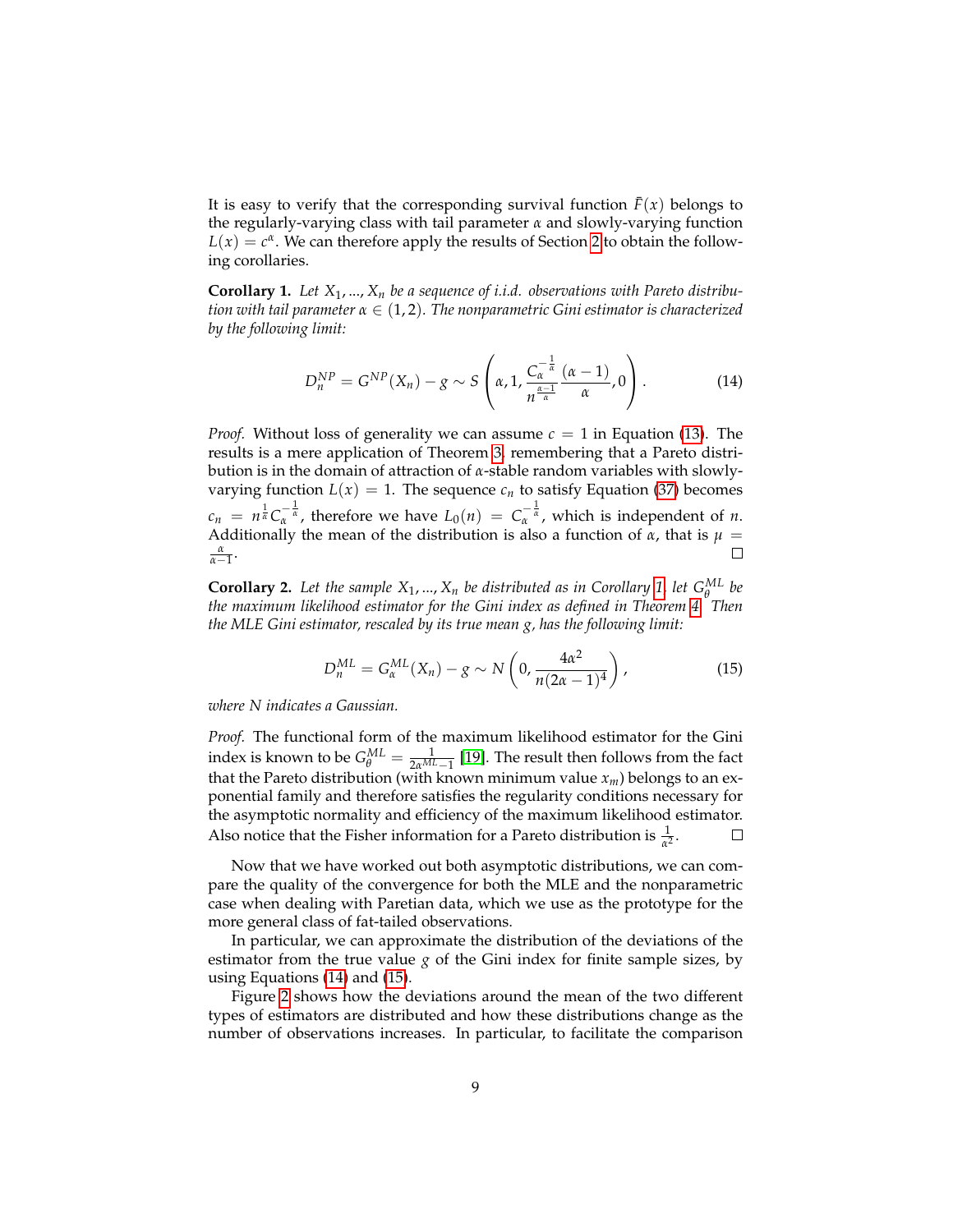<span id="page-9-0"></span>

Figure 2: Comparisons between the maximum likelihood and the nonparametric asymptotic distributions for different values of the tail index *α*. The number of observations for MLE is fixed to  $n = 100$ . Note that, even if all distributions have mean zero, the mode of the distributions of the nonparametric estimator is different from zero, because of the skewness.

between the maximum likelihood and the nonparametric estimators, we fixed the number of observation in the MLE case, while letting them vary in the nonparametric one. We perform this study for different types of tail indices to show how large the impact is on the consistency of the estimator. It is worth noticing that, as the tail index decreases towards 1 (the threshold value for a infinite mean), the mode of the distribution of the nonparametric estimator moves farther away from the mean of the distribution (centered on 0 by definition, given that we are dealing with deviations from the mean). This effect is responsible for the small sample bias observed in applications. Such a phenomenon is not present in the MLE case, thanks to the the normality of the limit for every value of the tail parameter.

We can make our argument more rigorous by assessing the number of observations  $\tilde{n}$  needed for the nonparametric estimator to be as good as the MLE one, under different tail scenarios. Let's consider the likelihood-ratio-type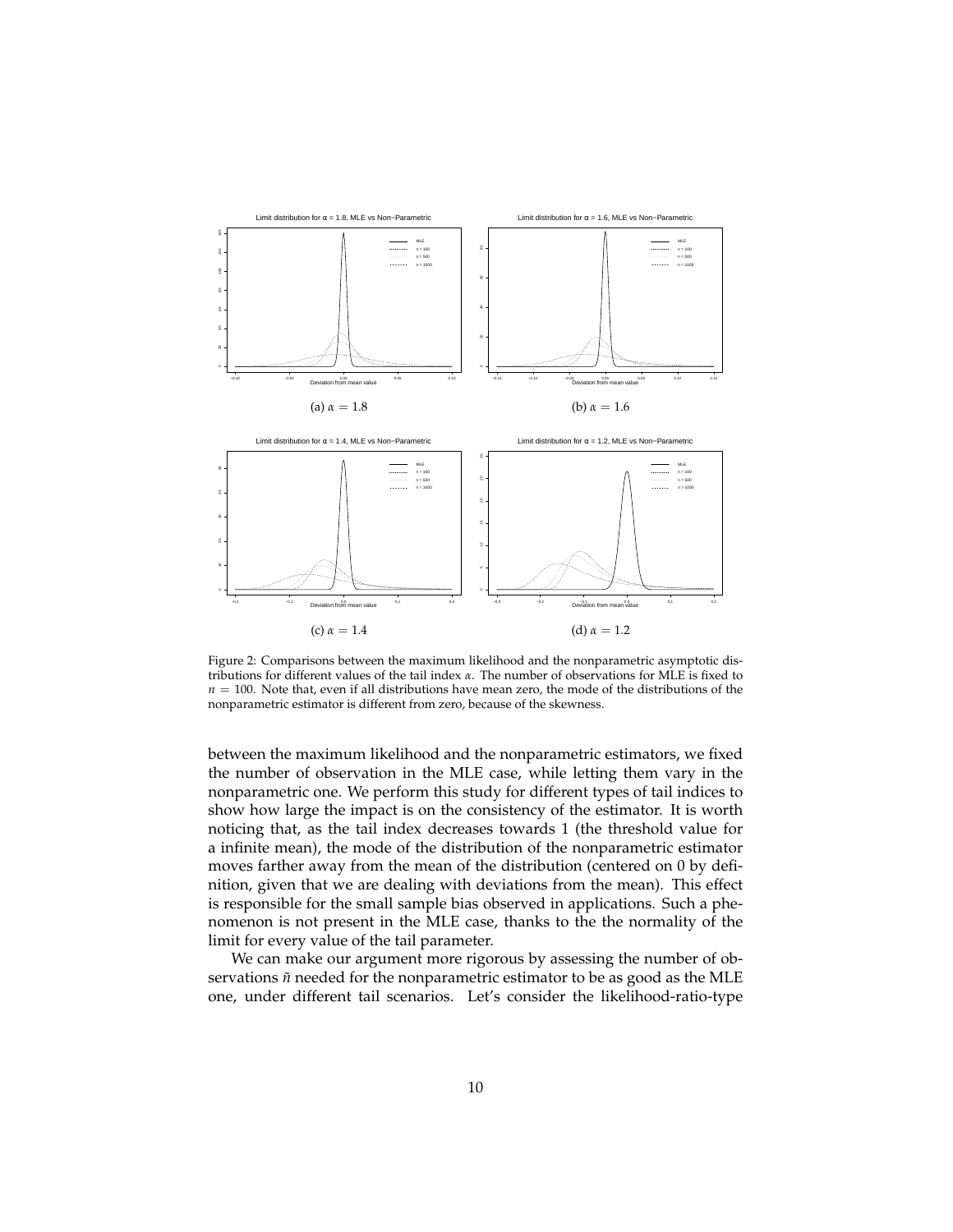function

<span id="page-10-2"></span>
$$
r(c,n) = \frac{P_S(|D_n^{NP}| > c)}{P_N(|D_{100}^{ML}| > c)},
$$
\n(16)

where  $P_S(|D_n^{NP}| > c)$  and  $P_N(|D_{100}^{ML}| > c)$  are the probabilities (*α*-stable and Gaussian respectively) of the centered estimators in the nonparametric, and in the MLE cases, of exceeding the thresholds  $\pm c$ , as per Equations [\(15\)](#page-8-2) and [\(14\)](#page-8-1). In the nonparametric case the number of observations *n* is allowed to change, while in the MLE case it is fixed to 100. We then look for the value  $\tilde{n}$  such that  $r(c, \tilde{n}) = 1$  for fixed *c*.

Table [2](#page-10-1) displays the results for different thresholds *c* and tail parameters *α*. In particular, we can see how the MLE estimator outperforms the nonparametric one, which requires a much larger number of observations to obtain the same tail probability of the MLE with *n* fixed to 100. For example, we need at least  $80 \times 10^6$  observations for the nonparametric estimator to obtain the same probability of exceeding the  $\pm 0.02$  threshold of the MLE one, when  $\alpha = 1.2$ .

<span id="page-10-1"></span>Table 2: The number of observations  $\tilde{n}$  needed for the nonparametric estimator to match the tail probabilities, for different threshold values *c* and different values of the tail index *α*, of the maximum likelihood estimator with fixed  $n = 100$ .

| Threshold $c$ as per Equation (16): |  |                                                                                                                                                                                                               |  |  |  |  |  |
|-------------------------------------|--|---------------------------------------------------------------------------------------------------------------------------------------------------------------------------------------------------------------|--|--|--|--|--|
|                                     |  | $\alpha$ 0.005 0.01 0.015 0.02                                                                                                                                                                                |  |  |  |  |  |
|                                     |  |                                                                                                                                                                                                               |  |  |  |  |  |
|                                     |  | $\begin{array}{ c c c c c c } \hline 1.8 & 27\times 10^3 & 12\times 10^5 & 12\times 10^6 & 63\times 10^5 \\ \hline 1.5 & 21\times 10^4 & 21\times 10^4 & 46\times 10^5 & 81\times 10^7 \\ \hline \end{array}$ |  |  |  |  |  |
|                                     |  | 1.2 $33 \times 10^8$ $67 \times 10^7$ $20 \times 10^7$ $80 \times 10^6$                                                                                                                                       |  |  |  |  |  |

Interestingly, the number of observations needed to match the tail probabilities in Equation [\(16\)](#page-10-2) does not vary uniformly with the threshold. This is expected, since as the threshold goes to infinity or to zero, the tail probabilities remain the same for every value of *n*. Therefore, given the unimodality of the limit distributions, we expect that there will be a threshold maximizing the number of observations needed to match the tail probabilities, while for all the other levels the number of observations will be smaller.

We conclude that, when in presence of fat-tailed data with infinite variance, a plug-in MLE based estimator should be preferred over the nonparametric one.

#### <span id="page-10-0"></span>**5. Small sample correction**

Theorem [3](#page-6-1) can be also used to provide a correction for the bias of the nonparametric estimator for small sample sizes. The key idea is to recognize that, for unimodal distributions, most observations come from around the mode. In symmetric distributions the mode and the mean coincide, thus most observations will be close to the mean value as well, not so for skewed distributions: for right-skewed continuous unimodal distributions the mode is lower than the mean. Therefore, given that the asymptotic distribution of the nonparametric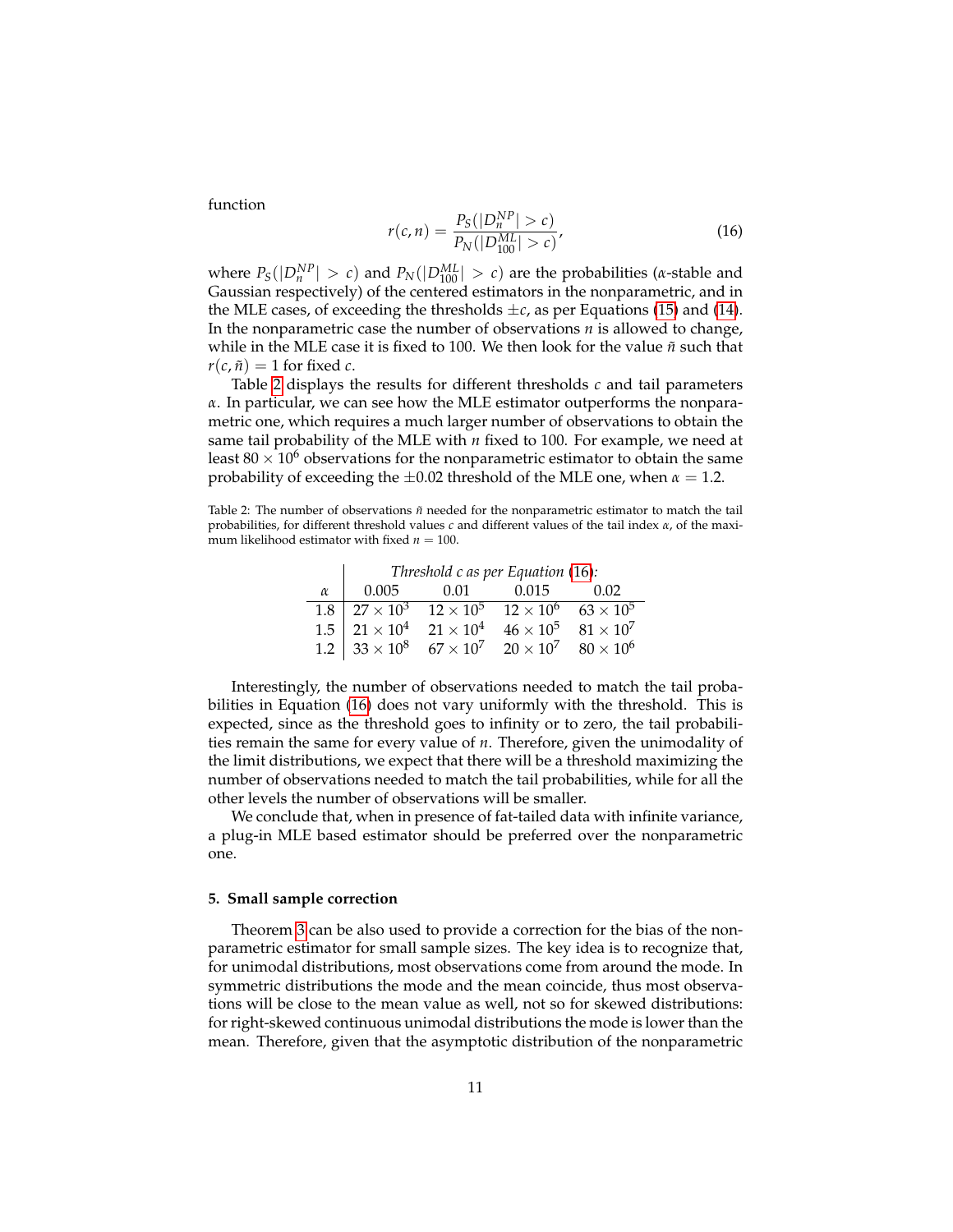Gini index is right-skewed, we expect that the observed value of the Gini index will be usually lower than the true one (placed at the mean level). We can quantify this difference (i.e. the bias) by looking at the distance between the mode and the mean, and once this distance is known, we can correct our Gini estimate by adding it back<sup>[5](#page-11-0)</sup>.

Formally, we aim to derive a corrected nonparametric estimator  $G^C(X_n)$ such that

<span id="page-11-1"></span>
$$
G^{C}(X_{n}) = G^{NP}(X_{n}) + ||m(G^{NP}(X_{n})) - \mathbb{E}(G^{NP}(X_{n}))||, \qquad (17)
$$

where  $||m(G^{NP}(X_n)) - \mathbb{E}(G^{NP}(X_n))||$  is the distance between the mode  $m$  and the mean of the distribution of the nonparametric Gini estimator  $G^{NP}(X_n)$ .

Performing the type of correction described in Equation [\(17\)](#page-11-1) is equivalent to shifting the distribution of  $G^{NP}(X_n)$  in order to place its mode on the true value of the Gini index.

Ideally, we would like to measure this mode-mean distance  $||m(G^{NP}(X_n)) \mathbb{E}(G^{NP}(X_n))||$  on the exact distribution of the Gini index to get the most accurate correction. However, the finite distribution is not always easily derivable as it requires assumptions on the parametric structure of the data generating process (which, in most cases, is unknown for fat-tailed data [\[19\]](#page-21-0)). We therefore propose to use the limiting distribution for the nonparametric Gini obtained in Section [2](#page-4-1) to approximate the finite sample distribution, and to estimate the mode-mean distance with it. This procedure allows for more freedom in the modeling assumptions and potentially decreases the number of parameters to be estimated, given that the limiting distribution only depends on the tail index and the mean of the data, which can be usually assumed to be a function of the tail index itself, as in the Paretian case where  $\mu = \frac{\alpha}{\alpha - 1}$ .

By exploiting the location-scale property of *α*-stable distributions and Equa-tion [\(11\)](#page-6-2), we approximate the distribution of  $G^{NP}(X_n)$  for finite samples by

<span id="page-11-2"></span>
$$
G^{NP}(X_n) \sim S(\alpha, 1, \gamma(n), g), \qquad (18)
$$

where  $\gamma(n) = \frac{1}{n^{\frac{\alpha-1}{\alpha}}}$ *L*0(*n*)  $\frac{n}{\mu}$  is the scale parameter of the limiting distribution.

As a consequence, thanks to the linearity of the mode for *α*-stable distributions, we have

$$
||m(G^{NP}(X_n)) - \mathbb{E}(G^{NP}(X_n))|| \approx ||m(\alpha, \gamma(n)) + g - g|| = ||m(\alpha, \gamma(n))||,
$$

where  $m(\alpha, \gamma(n))$  is the mode function of an *α*-stable distribution with zero mean.

The implication is that, in order to obtain the correction term, knowledge of the true Gini index is not necessary, given that *m*(*α*, *γ*(*n*)) does not depend

<span id="page-11-0"></span><sup>&</sup>lt;sup>5</sup>Another idea, which we have tested in writing the paper, is to use the distance between the median and the mean; the performances are comparable.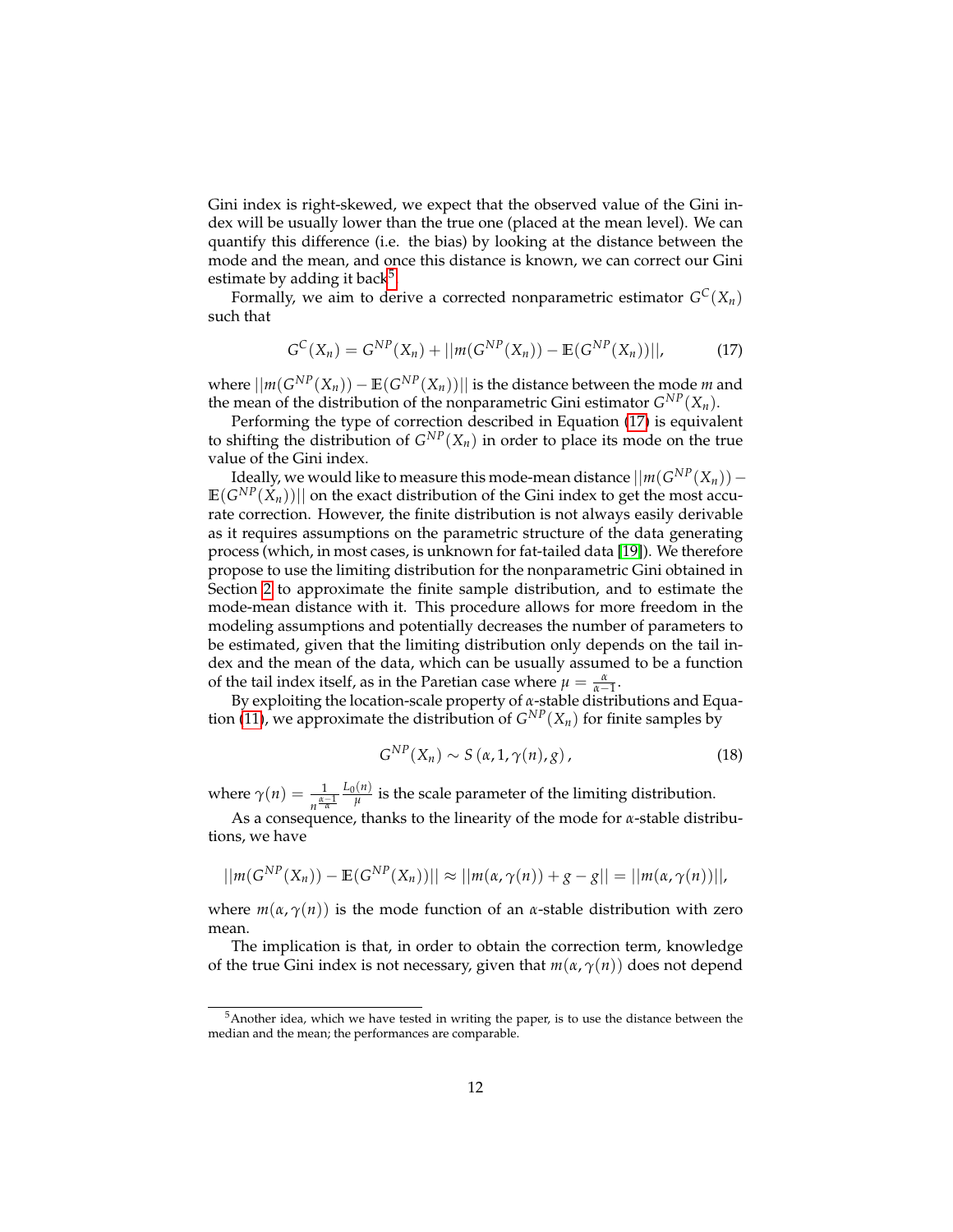on *g*. We then estimate the correction term as

$$
\hat{m}(\alpha, \gamma(n)) = \arg\max_{x} s(x),\tag{19}
$$

where  $s(x)$  is the numerical density of the associated  $\alpha$ -stable distribution in Equation [\(18\)](#page-11-2), but centered on 0. This comes from the fact that, for *α*-stable distributions, the mode is not available in closed form, but it can be easily computed numerically [\[21\]](#page-21-10), using the unimodality of the law.

The corrected nonparametric estimator is thus

$$
G^{C}(X_{n}) = G^{NP}(X_{n}) + \hat{m}(\alpha, \gamma(n)), \qquad (20)
$$

whose asymptotic distribution is

<span id="page-12-0"></span>
$$
G^{C}(X_{n}) \sim S\left(\alpha, 1, \gamma(n), g + \hat{m}(\alpha, \gamma(n))\right). \tag{21}
$$

Note that the correction term *m*ˆ (*α*, *γ*(*n*)) is a function of the tail index *α* and is connected to the sample size *n* by the scale parameter  $\gamma(n)$  of the associated limiting distribution. It is important to point out that  $m(\alpha, \gamma(n))$  is decreasing in *n*, and that  $\lim_{n\to\infty}$   $\hat{m}(\alpha, \gamma(n)) \to 0$ . This happens because, as *n* increases, the distribution described in Equation [\(18\)](#page-11-2) becomes more and more centered around its mean value, shrinking to zero the distance between the mode and the mean. This ensures the asymptotic equivalence of the corrected estimator and the nonparametric one. Just observe that

$$
\lim_{n \to \infty} |G(X_n)^C - G^{NP}(X_n)| = \lim_{n \to \infty} |G^{NP}(X_n) + \hat{m}(\alpha, \gamma(n)) - G^{NP}(X_n)|
$$
  
= 
$$
\lim_{n \to \infty} |\hat{m}(\alpha, \gamma(n))| \to 0.
$$

Naturally, thanks to the correction,  $G^C(X_n)$  will always behave better in small samples. Consider also that, from Equation [\(21\)](#page-12-0), the distribution of the corrected estimator has now for mean  $g + \hat{m}(\alpha, \gamma(n))$ , which converges to the true Gini *g* as  $n \to \infty$ .

From a theoretical point of view, the quality of this correction depends on the distance between the exact distribution of  $G^{NP}(X_n)$  and its *α*-stable limit; the closer the two are to each other, the better the approximation. However, given that, in most cases, the exact distribution of  $G^{NP}(X_n)$  is unknown, it is not possible to give more details.

From what we have written so far, it is clear that the correction term depends on the tail index of the data, and possibly also on their mean. These parameters, if not assumed to be known a priori, must be estimated. Therefore the additional uncertainty due to the estimation will reflect also on the quality of the correction.

We conclude this Section with the discussion of the effect of the correction procedure with a simple example. In a Monte Carlo experiment, we simulate 1000 Paretian samples of increasing size, from  $n = 10$  to  $n = 2000$ , and for each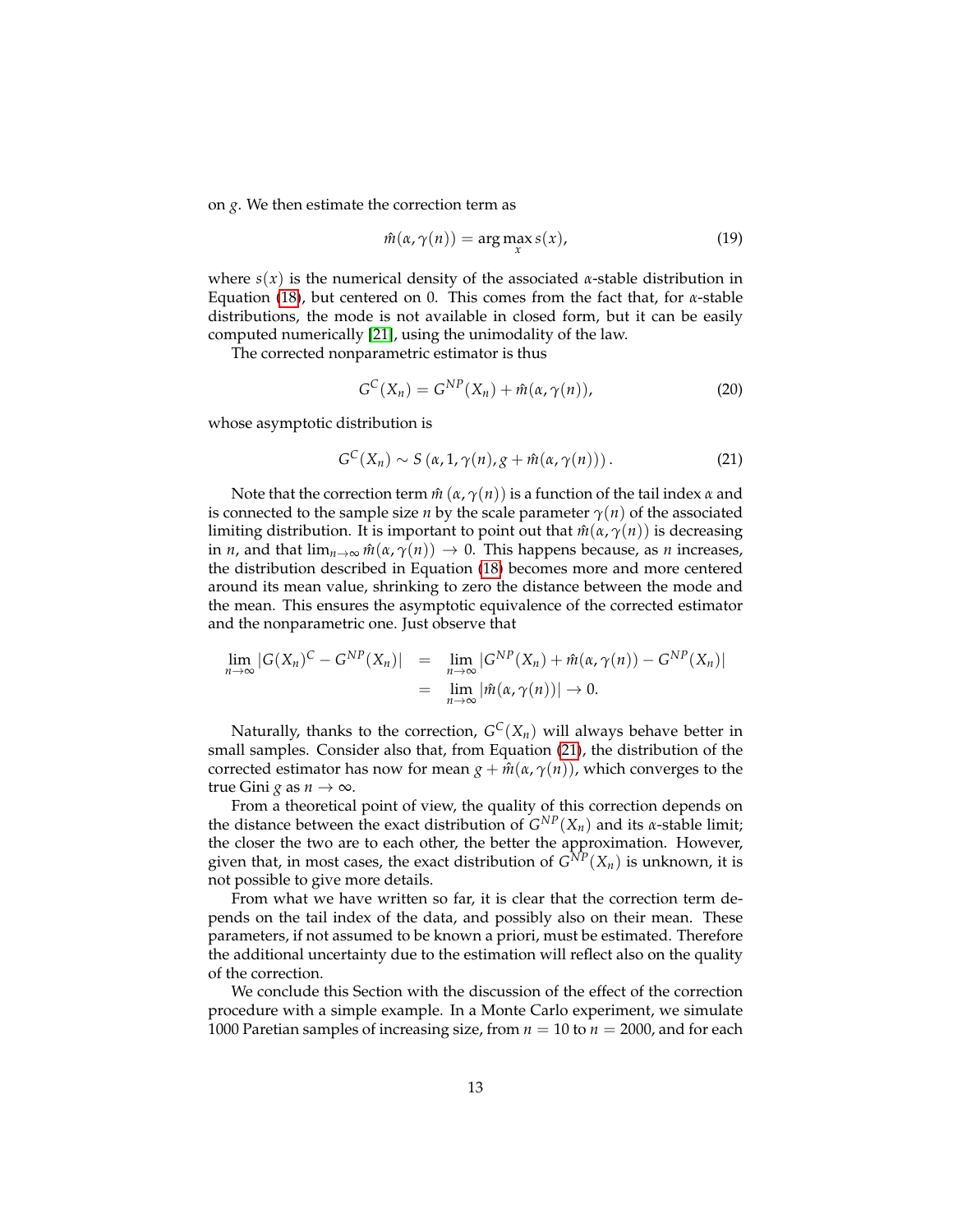<span id="page-13-1"></span>

Figure 3: Comparisons between the corrected nonparametric estimator (in red, the one on top) and the usual nonparametric estimator (in black, the one below). For small sample sizes the corrected one clearly improves the quality of the estimation.

sample size we compute both the original nonparametric estimator  $G^{NP}(X_n)$ and the corrected *G <sup>C</sup>*(*Xn*). We repeat the experiment for different *α*'s. Figure [3](#page-13-1) presents the results.

It is clear that the corrected estimators always perform better than the uncorrected ones in terms of absolute deviation from the true Gini value. In particular, our numerical experiment shows that for small sample sizes with *n*  $\leq$  1000 the gain is quite remarkable for all the different values of  $\alpha \in (1,2)$ . However, as expected, the difference between the estimators decreases with the sample size, as the correction term decreases both in *n* and in the tail index *α*. Notice that, when the tail index equals 2, we obtain the symmetric Gaussian distribution and the two estimators coincide, given that, thanks to the finiteness of the variance, the nonparametric estimator is no longer biased.

## <span id="page-13-0"></span>**6. Conclusions**

In this paper we address the issue of the asymptotic behavior of the nonparametric estimator of the Gini index in presence of a distribution with infi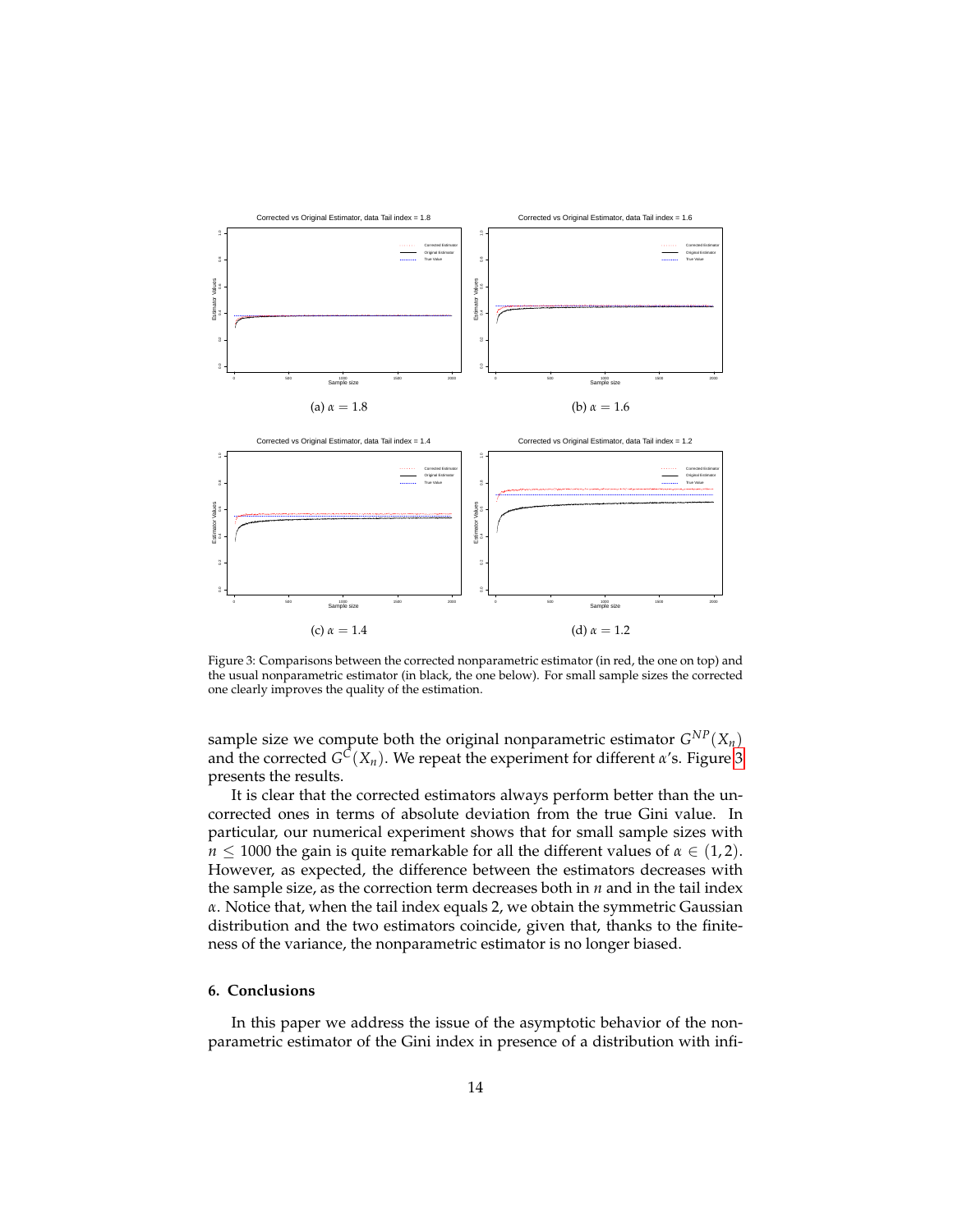nite variance, an issue that has been curiously ignored by the literature. The central mistake in the nonparametric methods largely used is to believe that asymptotic consistency translates into equivalent pre-asymptotic properties.

We show that a parametric approach provides better asymptotic results thanks to the properties of maximum likelihood estimation. Hence we strongly suggest that, if the collected data are suspected to be fat-tailed, parametric methods should be preferred.

In situations where a fully parametric approach cannot be used, we propose a simple correction mechanism for the nonparametric estimator based on the distance between the mode and the mean of its asymptotic distribution. Even if the correction works nicely, we suggest caution in its use owing to additional uncertainty from the estimation of the correction term.

# **Technical Appendix**

## *Proof of Lemma [1](#page-4-3)*

Let  $U = F(X)$  be the standard uniformly distributed integral probability transform of the random variable *X*. For the order statistics, we then have [\[5\]](#page-20-11):  $X_{(i)} \stackrel{a.s.}{=} F^{-1}(U_{(i)})$ . Hence

$$
R_n = \frac{1}{n} \sum_{i=1}^n (i/n - U_{(i)}) F^{-1}(U_{(i)}).
$$
 (22)

Now by definition of empirical c.d.f it follows that

$$
R_n = \frac{1}{n} \sum_{i=1}^n (F_n(U_{(i)}) - U_{(i)}) F^{-1}(U_{(i)}),
$$
\n(23)

where  $F_n(u) = \frac{1}{n} \sum_{i=1}^n 1_{U_i \le u}$  is the empirical c.d.f of uniformly distributed random variables.

To show that  $R_n \xrightarrow{L^1} 0$ , we are going to impose an upper bound that goes to zero. First we notice that

<span id="page-14-0"></span>
$$
\mathbb{E}|R_n| \leq \frac{1}{n} \sum_{i=1}^n \mathbb{E}|(F_n(U_{(i)}) - U_{(i)})F^{-1}(U_{(i)})|.
$$
 (24)

To build a bound for the right-hand side (r.h.s) of [\(24\)](#page-14-0), we can exploit the fact that, while  $F^{-1}(U_{(i)})$  might be just  $L^1$ -integrable,  $F_n(U_{(i)}) - U_{(i)}$  is  $L^\infty$  integrable, therefore we can use Hölder's inequality with  $q = \infty$  and  $p = 1$ . It follows that

$$
\frac{1}{n}\sum_{i=1}^{n}\mathbb{E}|(F_n(U_{(i)}) - U_{(i)})F^{-1}(U_{(i)})| \le \frac{1}{n}\sum_{i=1}^{n}\mathbb{E}\sup_{U_{(i)}}|(F_n(U_{(i)}) - U_{(i)})|\mathbb{E}|F^{-1}(U_{(i)})|.
$$
\n(25)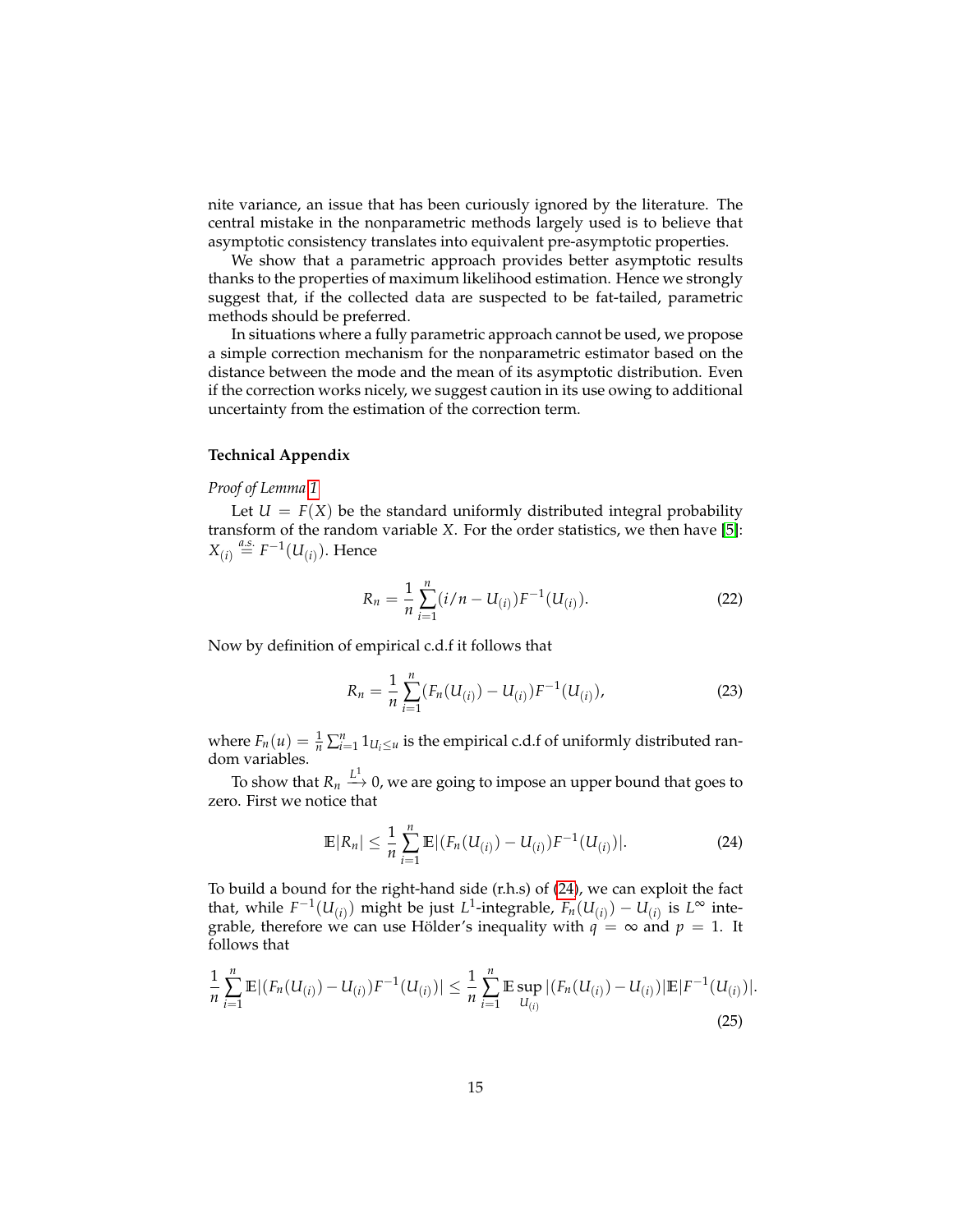Then, thanks to the Cauchy-Schwarz inequality, we get

<span id="page-15-0"></span>
$$
\frac{1}{n} \sum_{i=1}^{n} \mathbb{E} \sup_{U_{(i)}} |(F_n(U_{(i)}) - U_{(i)})| \mathbb{E}|F^{-1}(U_{(i)})|
$$
\n
$$
\leq \left(\frac{1}{n} \sum_{i=1}^{n} (\mathbb{E} \sup_{U_{(i)}} |(F_n(U_{(i)}) - U_{(i)})|)^2 \frac{1}{n} \sum_{i=1}^{n} (\mathbb{E}(F^{-1}(U_{(i)})))^2\right)^{\frac{1}{2}}.
$$
\n(26)

Now, first recall that  $\sum_{i=1}^n F^{-1}(U_{(i)}) \stackrel{a.s.}{=} \sum_{i=1}^n F^{-1}(U_i)$  with  $U_i$ ,  $i = 1, ..., n$ , being an i.i.d sequence, then notice that  $\mathbb{E}(F^{-1}(U_i)) = \mu$ , so that the second term of Equation [\(26\)](#page-15-0) becomes

<span id="page-15-1"></span>
$$
\mu\left(\frac{1}{n}\sum_{i=1}^{n}(\mathbb{E}\sup_{U_{(i)}}|(F_n(U_{(i)})-U_{(i)})|)^2\right)^{\frac{1}{2}}.
$$
\n(27)

 $U_{(i)}$ 

The final step is to show that Equation [\(27\)](#page-15-1) goes to zero as  $n \to \infty$ .

We know that  $F_n$  is the empirical c.d.f of uniform random variables. Using the triangular inequality the inner term of Equation [\(27\)](#page-15-1) can be bounded as

<span id="page-15-2"></span>
$$
\frac{1}{n}\sum_{i=1}^{n} (\mathbb{E}\sup_{U_{(i)}} |(F_n(U_{(i)}) - U_{(i)})|)^2
$$
\n
$$
\leq \frac{1}{n}\sum_{i=1}^{n} (\mathbb{E}\sup_{U_{(i)}} |(F_n(U_{(i)}) - F(U_{(i)}))|)^2 + \frac{1}{n}\sum_{i=1}^{n} (\mathbb{E}\sup_{U_{(i)}} |(F(U_{(i)}) - U_{(i)})|)^2.
$$
\n(28)

Since we are dealing with uniforms, we known that  $F(U) = u$ , and the second term in the r.h.s of [\(28\)](#page-15-2) vanishes.

We can then bound  $\mathbb{E}(\sup_{U_{(i)}}|(F_n(U_{(i)})-F(U_{(i)})|)$  using the so called Vapnik-Chervonenkis (VC) inequality, a uniform bound for empirical processes [\[6,](#page-20-12) [28,](#page-21-13) [1\]](#page-20-13), getting

<span id="page-15-3"></span>
$$
\mathbb{E}\sup_{U_{(i)}}|(F_n(U_{(i)})-F(U_{(i)})|\leq\sqrt{\frac{\log(n+1)+\log(2)}{n}}.\tag{29}
$$

Combining Equation [\(29\)](#page-15-3) with Equation [\(27\)](#page-15-1) we obtain

 $U_{(i)}$ 

<span id="page-15-4"></span>
$$
\mu\left(\frac{1}{n}\sum_{i=1}^n(\mathbb{E}\sup_{U_{(i)}}|(F_n(U_{(i)})-U_{(i)})|)^2\right)^{\frac{1}{2}}\leq\mu\sqrt{\frac{\log(n+1)+\log(2)}{n}},\quad(30)
$$

which goes to zero as  $n \to \infty$ , thus proving the first claim.

For the second claim, it is sufficient to observe that the r.h.s of [\(30\)](#page-15-4) still goes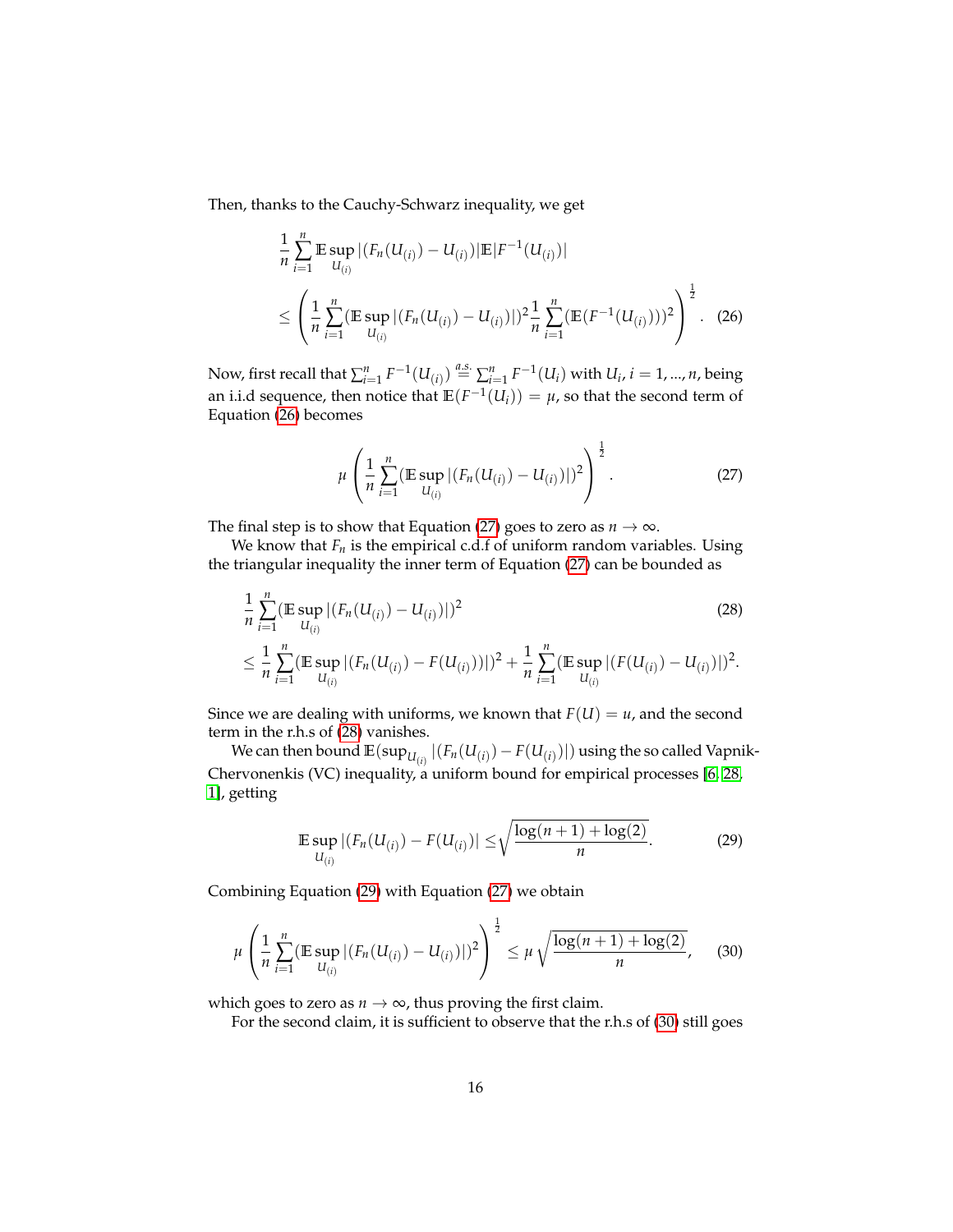to zero when multiplied by  $\frac{n^{\frac{\alpha-1}{\alpha}}}{L_0(n)}$  if  $\alpha \in (1, 2)$ .

# *Proof of Theorem [2](#page-6-0)*

The first part of the proof consists in showing that we can rewrite Equation [\(10\)](#page-6-3) as a function of i.i.d random variables in place of order statistics, to be able to apply a Central Limit Theorem (CLT) argument.

Let's start by considering the sequence

<span id="page-16-0"></span>
$$
\frac{1}{n}\sum_{i=1}^{n}Z_{(i)}=\frac{1}{n}\sum_{i=1}^{n}\left(2\frac{i-1}{n-1}-1\right)F^{-1}(U_{(i)}).
$$
\n(31)

Using the integral probability transform  $X \stackrel{d}{=} F^{-1}(U)$  with *U* standard uniform, and adding and removing  $\frac{1}{n} \sum_{i=1}^{n} (2U_{(i)} - 1) F^{-1}(U_{(i)})$ , the r.h.s. in Equation [\(31\)](#page-16-0) can be rewritten as

$$
\frac{1}{n}\sum_{i=1}^{n}Z_{(i)}=\frac{1}{n}\sum_{i=1}^{n}(2U_{(i)}-1)F^{-1}(U_{(i)})+\frac{1}{n}\sum_{i=1}^{n}2\left(\frac{i-1}{n-1}-U_{(i)}\right)F^{-1}(U_{(i)}).
$$
\n(32)

Then, by using the properties of order statistics [\[5\]](#page-20-11) we obtain the following almost sure equivalence

<span id="page-16-1"></span>
$$
\frac{1}{n}\sum_{i=1}^{n}Z_{(i)} \stackrel{a.s.}{=} \frac{1}{n}\sum_{i=1}^{n}(2U_i - 1)F^{-1}(U_i) + \frac{1}{n}\sum_{i=1}^{n}2\left(\frac{i-1}{n-1} - U_{(i)}\right)F^{-1}(U_{(i)}).
$$
 (33)

Note that the first term in the r.h.s of [\(33\)](#page-16-1) is a function of i.i.d random variables as desired, while the second term is just a reminder, therefore

$$
\frac{1}{n}\sum_{i=1}^n Z_{(i)} \stackrel{a.s.}{=} \frac{1}{n}\sum_{i=1}^n Z_i + R_n,
$$

with  $Z_i = (2U_i - 1)F^{-1}(U_i)$  and  $R_n = \frac{1}{n} \sum_{i=1}^n (2(\frac{i-1}{n-1} - U_{(i)}))F^{-1}(U_{(i)})$ .

Given Equation [\(10\)](#page-6-3) and exploiting the decomposition given in [\(33\)](#page-16-1) we can rewrite our claim as

<span id="page-16-2"></span>
$$
\frac{n^{\frac{\alpha-1}{\alpha}}}{L_0(n)}\left(\frac{1}{n}\sum_{i=1}^n Z_{(i)} - \theta\right) = \frac{n^{\frac{\alpha-1}{\alpha}}}{L_0(n)}\left(\frac{1}{n}\sum_{i=1}^n Z_i - \theta\right) + \frac{n^{\frac{\alpha-1}{\alpha}}}{L_0(n)}R_n.
$$
 (34)

From the second claim of the Lemma [1](#page-4-3) and Slutsky Theorem, the convergence in Equation [\(10\)](#page-6-3) can be proven by looking at the behavior of the sequence

$$
\frac{n^{\frac{\alpha-1}{\alpha}}}{L_0(n)}\left(\frac{1}{n}\sum_{i=1}^n Z_i - \theta\right),\tag{35}
$$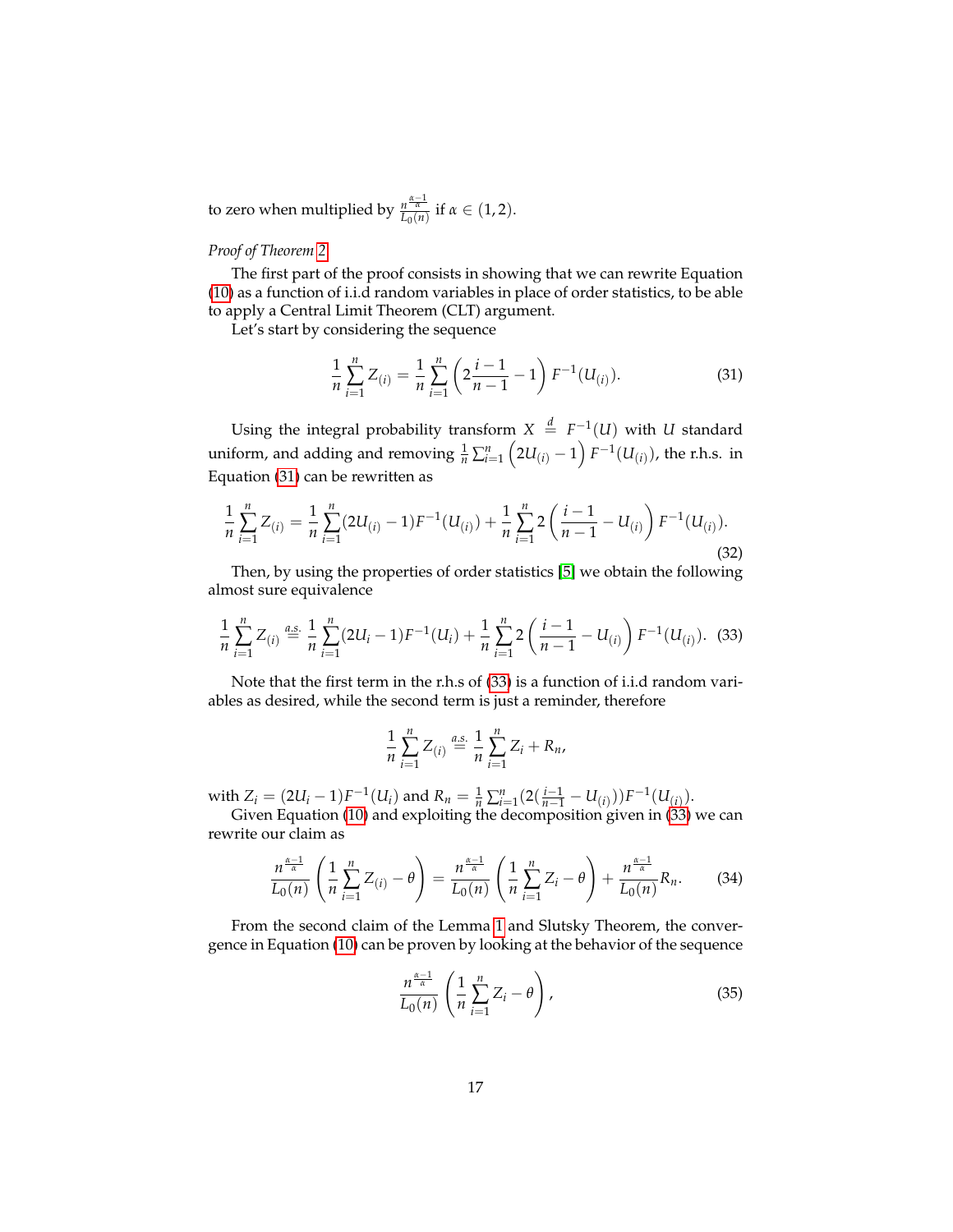where  $Z_i = (2U_i - 1)F^{-1}(U_i) = (2F(X_i) - 1)X_i$ . This reduces to proving that *Zi* is in the fat tails domain of attraction.

Recall that by assumption  $X \in DA(S_\alpha)$  with  $\alpha \in (1,2)$ . This assumption enables us to use a particular type of CLT argument for the convergence of the sum of fat-tailed random variables. However, we first need to prove that *Z* ∈ *DA*( $S_\alpha$ ) as well, that is  $P(|Z| > z) \sim L(z)z^{-\alpha}$ , with  $\alpha \in (1,2)$  and  $L(z)$ slowly-varying.

Notice that

$$
P(|\tilde{Z}| > z) \le P(|Z| > z) \le P(2X > z),
$$

where  $\tilde{Z} = (2U - 1)X$  and  $U \perp X$ . The first bound holds because of the positive dependence between *X* and *F*(*X*) and it can be proven rigorously by noting that  $2UX \leq 2F(X)X$  by the so-called re-arrangement inequality [\[18\]](#page-21-14). The upper bound conversely is trivial.

Using the properties of slowly-varying functions, we have  $P(2X > z) \sim$  $2^{\alpha}L(z)z^{-\alpha}$ . To show that  $\tilde{Z} \in DA(S_{\alpha})$ , we use the Breiman's Theorem, which ensure the stability of the *α*-stable class under product, as long as the second random variable is not too fat-tailed [\[29\]](#page-21-15).

To apply the Theorem we re-write  $P(|\tilde{Z}| > z)$  as

$$
P(|\tilde{Z}| > z) = P(\tilde{Z} > z) + P(-\tilde{Z} > z) = P(\tilde{U}X > z) + P(-\tilde{U}X > z),
$$

where  $\tilde{U}$  is a standard uniform with  $\tilde{U} \perp X$ .

We focus on *P*( $\tilde{U}X > z$ ) since the procedure is the same for *P*( $-\tilde{U}X > z$ ). We have

$$
P(\tilde{U}X > z) = P(\tilde{U}X > z | \tilde{U} > 0) P(\tilde{U} > 0) + P(\tilde{U}X > z | \tilde{U} \le 0) P(\tilde{U} \le 0),
$$

for  $z \rightarrow +\infty$ .

Now, we have that  $P(\tilde{U}X > z | \tilde{U} \leq 0) \rightarrow 0$ , while, by applying Breiman's Theorem,  $P(\tilde{U}X > z | \tilde{U} > 0)$  becomes

$$
P(\tilde{U}X > z | \tilde{U} > 0) \rightarrow E(\tilde{U}^{\alpha} | U > 0)P(X > z)P(U > 0).
$$

Therefore

$$
P(|\tilde{Z}| > z) \to \frac{1}{2}E(\tilde{U}^{\alpha}|U > 0)P(X > z) + \frac{1}{2}E((-\tilde{U})^{\alpha}|U \le 0)P(X > z).
$$

From this

$$
P(|\tilde{Z}|>z) \rightarrow \frac{1}{2}P(X>z)[E(\tilde{U})^{\alpha}|U>0)+E((-\tilde{U}^{\alpha}|U\leq 0)]
$$
  
= 
$$
\frac{2^{\alpha}}{1-\alpha}P(X>z) \sim \frac{2^{\alpha}}{1-\alpha}L(z)z^{-\alpha}.
$$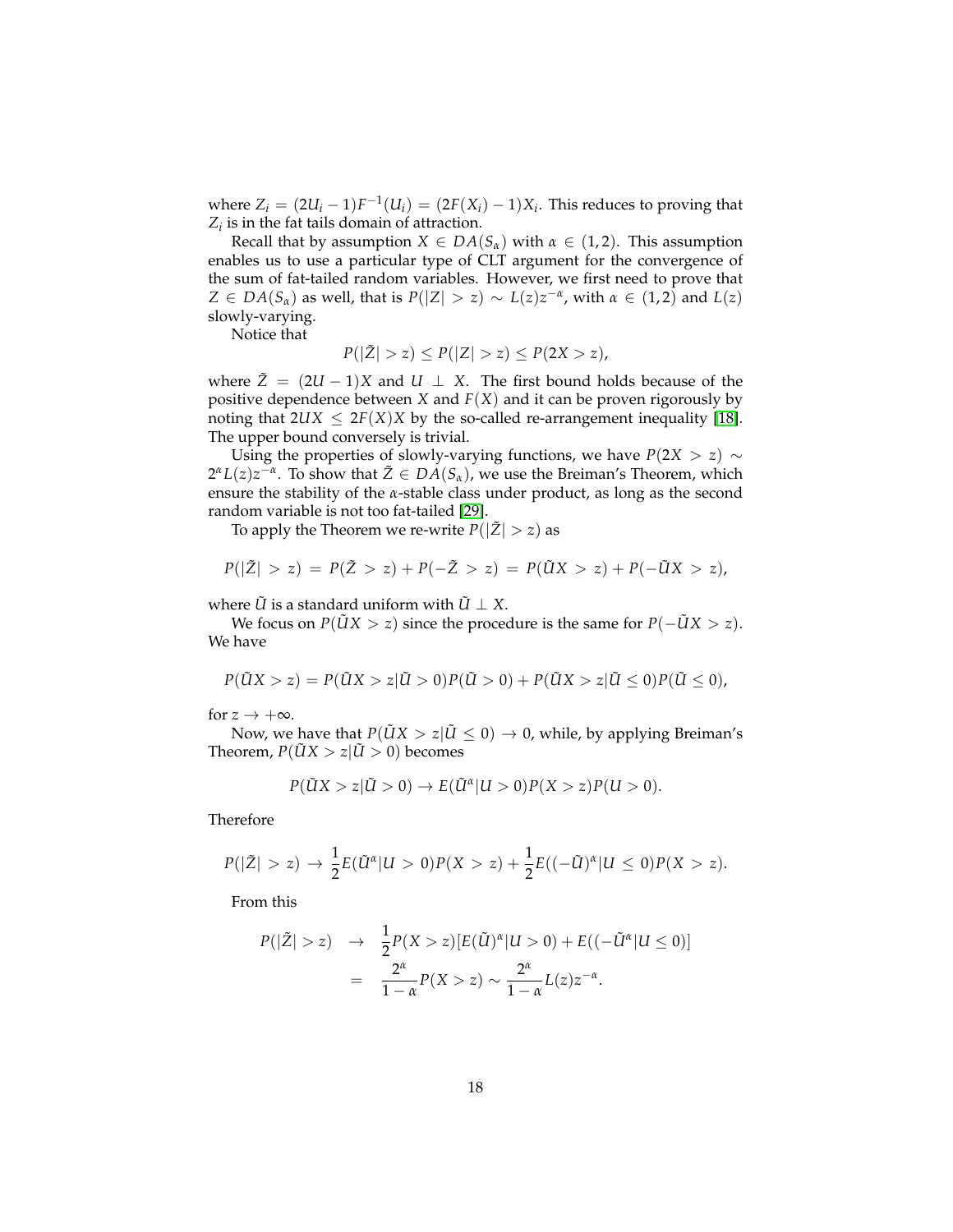We can then conclude that, by the squeezing Theorem [\[14\]](#page-20-9),

$$
P(|Z|>z)\sim L(z)z^{-\alpha},
$$

as  $z \to \infty$ . Therefore  $Z \in DA(S_\alpha)$ .

We are now ready to invoke the Generalized Central Limit Theorem (GCLT)[\[13\]](#page-20-1) for the sequence  $Z_i$ , i.e.

$$
nc_n^{-1}\left(\frac{1}{n}\sum_{i=1}^n Z_i - \mathbb{E}(Z_i)\right) \stackrel{d}{\to} S_{\alpha,\beta}.
$$
 (36)

with  $\mathbb{E}(Z_i) = \theta$ ,  $S_{\alpha,\beta}$  a standardized *α*-stable random variable, and where *c<sub>n</sub>* is a sequence which must satisfy

<span id="page-18-0"></span>
$$
\lim_{n \to \infty} \frac{nL(c_n)}{c_n^{\alpha}} = \frac{\Gamma(2 - \alpha) |\cos(\frac{\pi \alpha}{2})|}{\alpha - 1} = C_{\alpha}.
$$
 (37)

Notice that  $c_n$  can be represented as  $c_n = n^{\frac{1}{\alpha}} L_0(n)$ , where  $L_0(n)$  is another slowly-varying function possibly different from *L*(*n*).

The skewness parameter  $\beta$  is such that

$$
\frac{P(Z > z)}{P(|Z| > z)} \to \frac{1 + \beta}{2}.
$$

Recalling that, by construction,  $Z \in [-c, +\infty)$ , the above expression reduces to

<span id="page-18-2"></span>
$$
\frac{P(Z > z)}{P(Z > z) + P(-Z > z)} \to \frac{P(Z > z)}{P(Z > z)} = 1 \to \frac{1 + \beta}{2},\tag{38}
$$

therefore  $\beta = 1$ . This, combined with Equation [\(34\)](#page-16-2), the result for the reminder *R<sup>n</sup>* of Lemma [1](#page-4-3) and Slutsky Theorem, allows us to conclude that the same weak limits holds for the ordered sequence of  $Z_{(i)}$  in Equation [\(10\)](#page-6-3) as well.

## *Proof of Theorem [3](#page-6-1)*

The first step of the proof is to show that the ordered sequence  $\frac{\sum_{i=1}^{n} Z_{(i)}}{\sum_{i=1}^{n} X_{(i)}}$  $\frac{z_{i=1} - i}{\sum_{i=1}^{n} X_i}$ characterizing the Gini index, is equivalent in distribution to the i.i.d sequence  $\sum_{i=1}^n Z_i$  $\frac{\sum_{i=1}^{j} \sum_{i=1}^{j} X_i}{\sum_{i=1}^{j} X_i}$ . In order to prove this, it is sufficient to apply the factorization in Equation [\(33\)](#page-16-1) to Equation [\(11\)](#page-6-2), getting

<span id="page-18-1"></span>
$$
\frac{n^{\frac{\alpha-1}{\alpha}}}{L_0(n)} \left( \frac{\sum_{i=1}^n Z_i}{\sum_{i=1}^n X_i} - \frac{\theta}{\mu} \right) + \frac{n^{\frac{\alpha-1}{\alpha}}}{L_0(n)} R_n \frac{n}{\sum_{i=1}^n X_i}.
$$
 (39)

By Lemma [1](#page-4-3) and the application of the continuous mapping and Slutsky Theorems, the second term in Equation [\(39\)](#page-18-1) goes to zero at least in probability.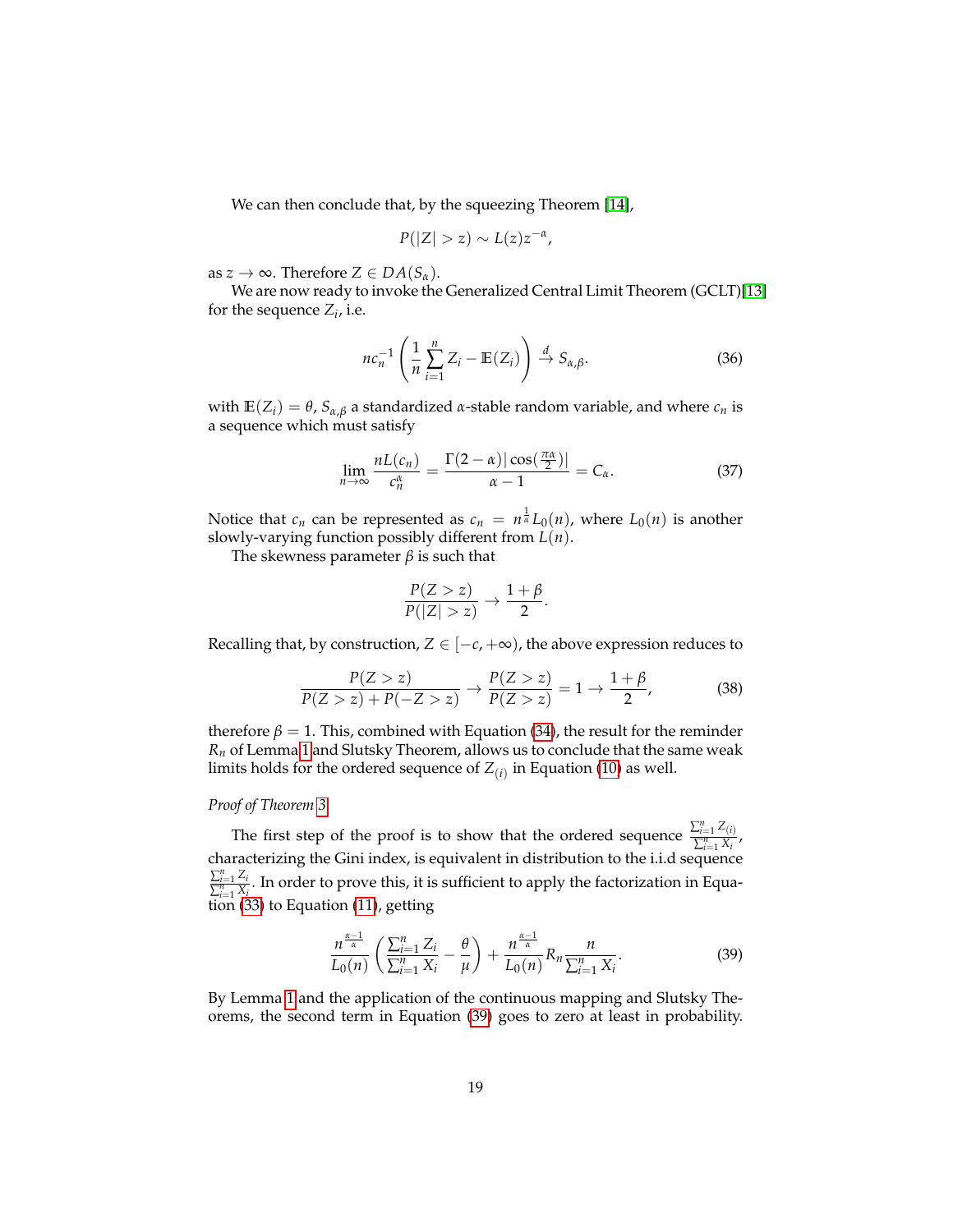Therefore to prove the claim it is sufficient to derive a weak limit for the following sequence

<span id="page-19-0"></span>
$$
n^{\frac{\alpha-1}{\alpha}} \frac{1}{L_0(n)} \left( \frac{\sum_{i=1}^n Z_i}{\sum_{i=1}^n X_i} - \frac{\theta}{\mu} \right).
$$
 (40)

Expanding Equation [\(40\)](#page-19-0) and recalling that  $Z_i = (2F(X_i) - 1)X_i$ , we get

<span id="page-19-1"></span>
$$
\frac{n^{\frac{\alpha-1}{\alpha}}}{L_0(n)}\frac{n}{\sum_{i=1}^n X_i}\left(\frac{1}{n}\sum_{i=1}^n X_i\left(2F(X_i)-1-\frac{\theta}{\mu}\right)\right). \tag{41}
$$

The term  $\frac{n}{\sum_{i=1}^{n} X_i}$  in Equation [\(41\)](#page-19-1) converges in probability to  $\frac{1}{\mu}$  by an application of the continuous mapping Theorem, and the fact that we are dealing with positive random variables *X*. Hence it will contribute to the final limit via Slutsky Theorem.

We first start by focusing on the study of the limit law of the term

<span id="page-19-3"></span>
$$
\frac{n^{\frac{\alpha-1}{\alpha}}}{L_0(n)}\frac{1}{n}\sum_{i=1}^n X_i\left(2F(X_i)-1-\frac{\theta}{\mu}\right). \tag{42}
$$

Set  $\hat{Z}_i = X_i(2F(X_i) - 1 - \frac{\theta}{\mu})$  and note that  $\mathbb{E}(\hat{Z}_i) = 0$ , since  $\mathbb{E}(Z_i) = \theta$  and  $E(X_i) = \mu$ .

In order to apply a GCLT argument to characterize the limit distribution of the sequence  $\frac{n^{\frac{\alpha-1}{\alpha}}}{L_0(n)}\frac{1}{n}\sum_{i=1}^n \hat{Z}_i$  we need to prove that  $\hat{Z}\in DA(S_\alpha)$ . If so then we can apply GCLT to

<span id="page-19-2"></span>
$$
\frac{n^{\frac{\alpha-1}{\alpha}}}{L_0(n)}\left(\frac{\sum_{i=1}^n \hat{Z}_i}{n} - \mathbb{E}(\hat{Z}_i)\right).
$$
\n(43)

Note that, since  $\mathbb{E}(\hat{Z}_i) = 0$ , Equation [\(43\)](#page-19-2) equals Equation [\(42\)](#page-19-3).

To prove that  $\hat{Z} \in DA(S_\alpha)$ , remember that  $\hat{Z}_i = X_i(2F(X_i) - 1 - \frac{\theta}{\mu})$  is just  $Z_i = X_i(2F(X_i) - 1)$  shifted by  $\frac{\theta}{\mu}$ . Therefore the same argument used in Theorem [2](#page-6-0) for *Z* applies here to show that  $\hat{Z} \in DA(S_{\alpha})$ . In particular we can point out that *Z*ˆ and *Z* (therefore also *X*) share the same *α* and slowly-varying function  $L(n)$ .

Notice that by assumption  $X \in [c, \infty)$  with  $c > 0$  and we are dealing with continuous distributions, therefore  $\hat{Z} \in [-c(1 + \frac{\theta}{\mu}), \infty)$ . As a consequence the left tail of *Z*ˆ does not contribute to changing the limit skewness parameter *β*, which remains equal to 1 (as for *Z*) by an application of Equation [\(38\)](#page-18-2).

Therefore, by applying the GCLT we finally get

*n*

$$
t^{\frac{\alpha-1}{\alpha}} \frac{1}{L_0(n)} \left( \frac{\sum_{i=1}^n Z_i}{\sum_{i=1}^n X_i} - \frac{\theta}{\mu} \right) \xrightarrow{d} \frac{1}{\mu} S(\alpha, 1, 1, 0).
$$
 (44)

We conclude the proof by noting that, as proven in Equation [\(39\)](#page-18-1), the weak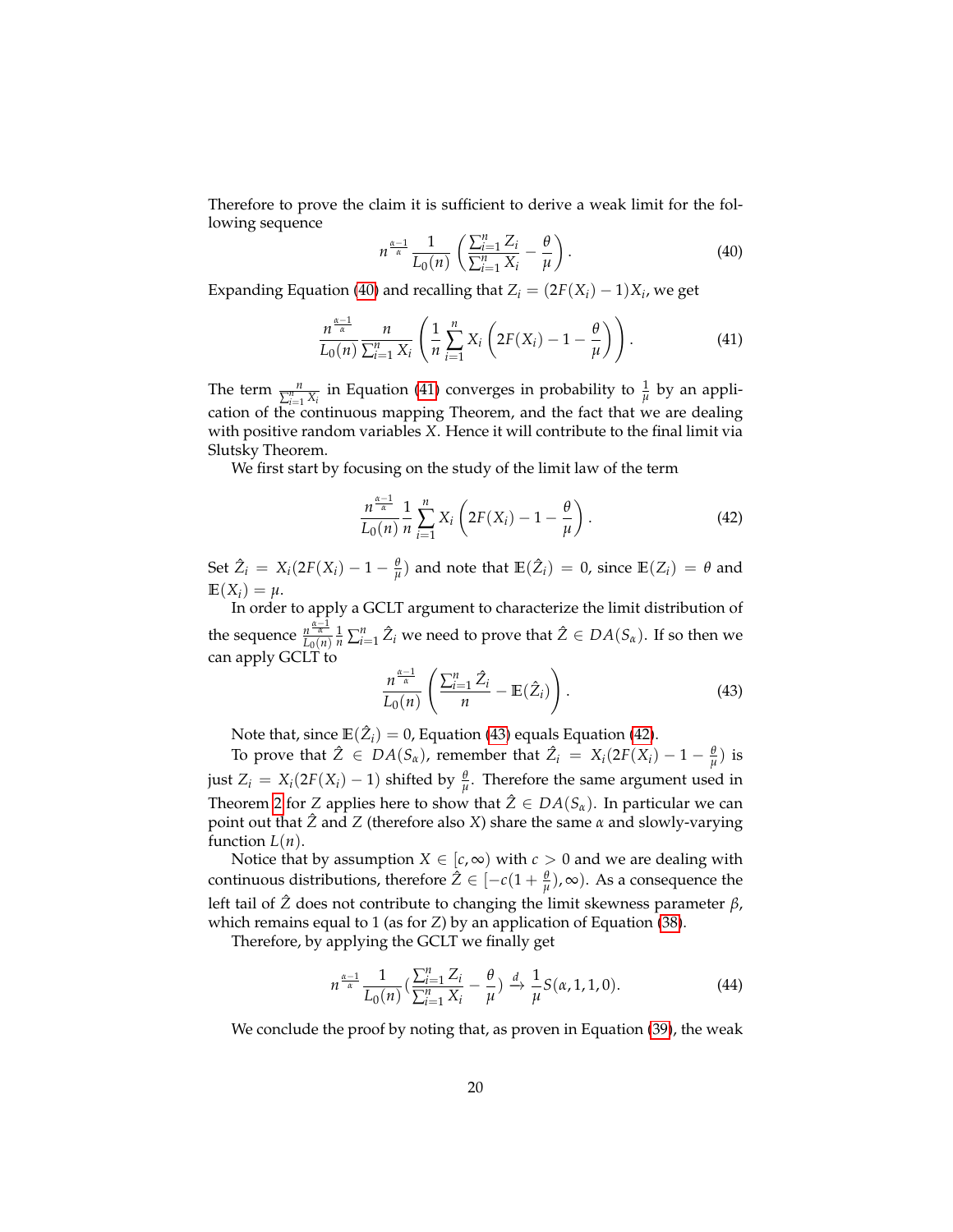limit of the Gini index is characterized by the i.i.d sequence of  $\frac{\sum_{i=1}^{n} Z_i}{\sum_{i=1}^{n} X_i}$  $\frac{\sum_{i=1}^{i=1}^{n} x_i}{\sum_{i=1}^{n} x_i}$  rather than the ordered one, and that an *α*-stable random variable is closed under scaling by a constant [\[25\]](#page-21-11).

#### **References**

#### **References**

- <span id="page-20-13"></span>[1] O. Bousquet, S. Boucheron, G. Lugosi, *Introduction to statistical learning theory*, Springer (2004).
- <span id="page-20-0"></span>[2] B.K. Chakrabarti, A. Chakraborti, S.R. Chakravarty, A. Chatterjee, *Econophysics of Income and Wealth Distributions*, Cambridge University Press (2013).
- <span id="page-20-3"></span>[3] D. Chotikapanich, *Modeling income distributions and Lorenz curves*, Springer (2008).
- <span id="page-20-8"></span>[4] P. Cirillo, *Are your data really Pareto distributed?*, Physica A 392 (2013) 5947- 5962.
- <span id="page-20-11"></span>[5] H. A. David, H. N. Nagaraja, *Order Statistics, Third Edition* , Wiley series in probability and statistics (2003).
- <span id="page-20-12"></span>[6] A. DasGupta, *Probability for Statistics and Machine Learning*, Springer (2011).
- <span id="page-20-7"></span>[7] L. De Haan, A. Ferreira, *Extreme value theory: an introduction*, Springer (2007).
- <span id="page-20-4"></span>[8] I. Eliazar, *Inequality spectra*, Physica A 469 (2017) 824-847.
- <span id="page-20-2"></span>[9] I. Eliazar, M.H. Cohen, *On social inequality: Analyzing the rich-poor disparity*, Physica A 401 (2014) 148-158.
- <span id="page-20-5"></span>[10] I. Eliazar, I. M. Sokolov, *Maximization of statistical heterogeneity. From Shannon's entropy to Gini's index* , Physica A 389 (2010) 3023-3038.
- <span id="page-20-6"></span>[11] I. Eliazar, I.M. Sokolov, *Gini characterization of extreme-value statistics*, Physica A 389 (2010) 4462-4472.
- <span id="page-20-10"></span>[12] I. Eliazar, I.M. Sokolov, *Measuring statistical evenness: A panoramic overview*, Physica A 391 (2012) 1323-1353.
- <span id="page-20-1"></span>[13] P. Embrechts, C. Kluppelberg, T. Mikosch, *Modelling Extremal Events for Insurance and Finance*, Springer (2003).
- <span id="page-20-9"></span>[14] W. Feller, *An introduction to probability theory and its applications*, Vol. 2, Wiley 2008.